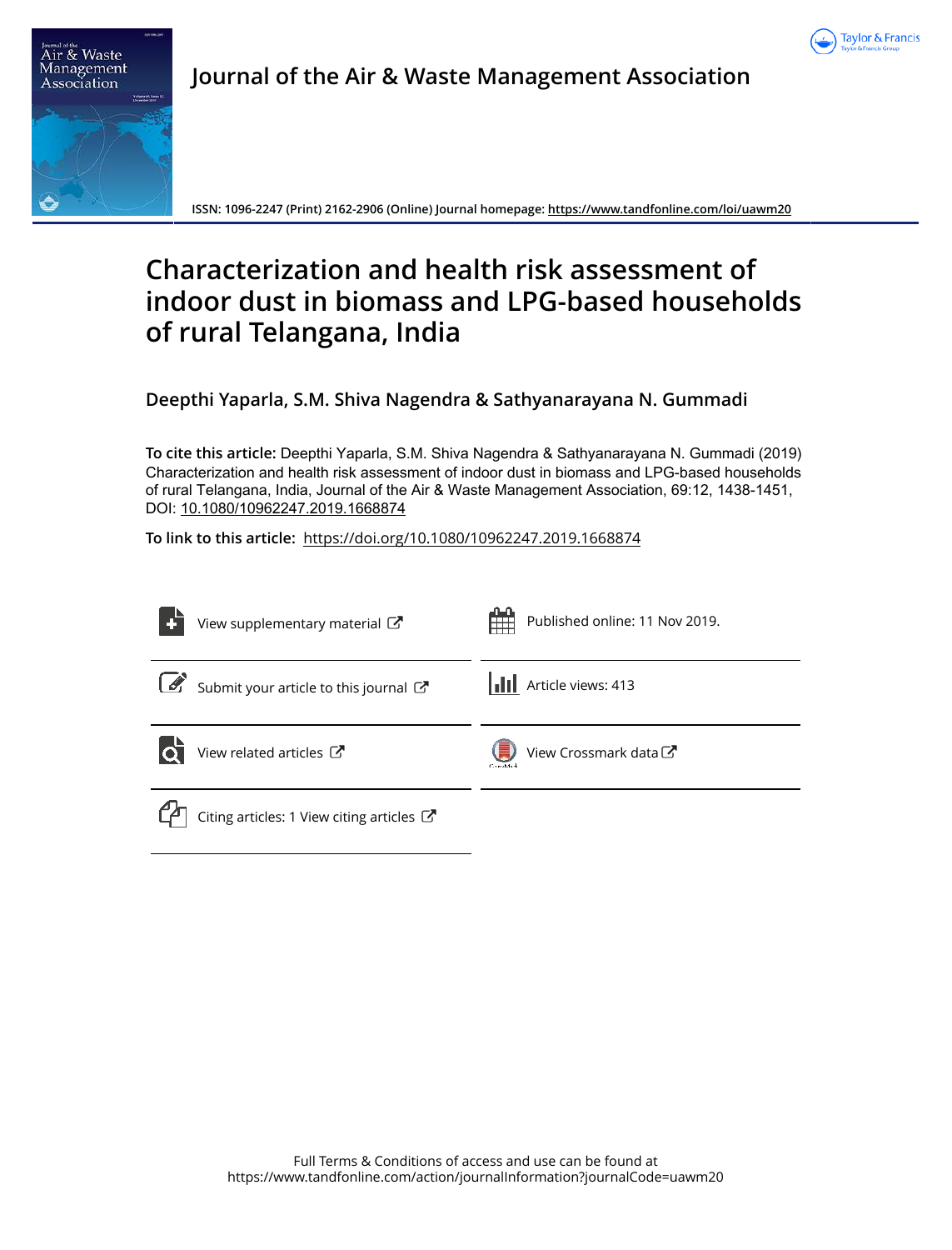## TECHNICAL PAPER



Check for updates

## Characterization and health risk assessment of indoor dust in biomass and LPG-based households of rural Telangana, India

Deepthi Yaparla @<sup>a</sup>, S.M. Shiva Nagendra<sup>a</sup>, and Sathyanarayana N. Gummadi<sup>b</sup>

aDepartment of Civil Engineering, Environmental and Water Resources Engineering Division, Indian Institute of Technology Madras, Chennai, India; <sup>b</sup>Department of Biotechnology, Indian Institute of Technology Madras, Chennai, India

#### **ABSTRACT**

Indoor dust is one of the key sources contributing to indoor air pollution (IAP) in rural households. It acts as a media for various toxicants like heavy metal depositions and causes severe health risks. The present study deals with investigation of metal concentrations and morphological characteristics of indoor dust generated in varied fuel types followed by estimation of health risks for women and children in rural households in Telangana, India. Indoor floor dust samples were collected from households using biomass and liquefied petroleum gas (LPG) as their cooking energy during winter to evaluate the morphological and chemical characteristics in the aforementioned dust samples. A morphological (SEM-EDX) analysis revealed the presence of carbonaceous particles in biomass-based households and mineral-rich crustal sources in LPG-based households. As observed from ICP-OES analysis, there is a significant difference in mean concentrations of Al, Co, Cr, Fe, Zn, and Ni based on fuel type, except for Mn and Pb. From Pearson's correlation analysis and principal component analysis, it was observed that the biomass households were dominated by Zn, Al, Mn, Cr, and Pb, which could have been contributed from biomass burning deposits, crustal sources, and unpaved roads, while Cr, Pb, Fe, and Mn dominated in LPG households, indicating their origin from leaded paints (Pb and Cr) and crustal sources. The health risks associated with these heavy metals to women and children were investigated using an EPA health risk model. The values from the model indicated that both noncarcinogenic and carcinogenic risks were within the safe levels for both subjects. This study not only establishes chemical and morphological characteristics of indoor dust, but also quantifies the role of fuel type.

Implications: The present study provides the latest geographical evidence of chemical and morphological characterization of indoor dust particles in varied fuels; i.e, biomass- and LPGbased households and associated health risk assessment in a sub-tropical rural site in Telangana, India. Nevertheless, further research is essential from various regions across the country for more heavy metal analysis and factors impacting these levels. One of the major limitations of the present study is the analysis of few metals and measurements in only living area locations. Future studies can include soil and road dust, as well as kitchens and bedrooms, to provide more comprehensive analysis of dust compositions in varied environments.

## Introduction

Indoor air pollution (IAP) in rural households is predominantly contributed from solid fuel combustion, cigarette smoking, paints and varnishes, infiltration of outdoor air pollutants, unpaved roads, and agricultural residue burning, resulting in terrible health implications (WHO 2007). The major constituent of IAP is particulate matter (PM) that results in increased morbidity and mortality rates due to chronic bronchitis, acute respiratory infections, lung cancer, and cardiovascular and ischemic heart diseases (Lim et al. 2012; WHO 2007). The PM deposited on the surface environment forms indoor dust, which is source and sink for various toxicants including metals and organic contaminants; i.e., polycyclic aromatic hydrocarbons (PAHs), persistent organic pollutants, asbestos, viable biological particles, etc. (Chen, Lu, and Li 2014; Kumar and Scott 2009; Lioy and Gochfeld 2002; Zhu et al. 2013). Several investigations revealed the presence of heavy metals such as arsenic (As), cadmium (Cd), chromium (Cr), copper (Cu), lead (Pb), nickel (Ni), and zinc (Zn) in indoor dust (Chattopadhyay, Lin, and Feitz 2003;

© 2019 A&WMA

## PAPER HISTORY

Received May 6, 2019 Revised July 25, 2019 Accepted August 5, 2019

CONTACT S.M. Shiva Nagendra ⊠ snagendra@iitm.ac.in **D** Department of Civil Engineering, Environmental and Water Resources Engineering Division, Indian Institute of Technology Madras, Chennai 600036, India.

Color versions of one or more of the figures in the paper can be found online at www.tandfonline.com/uawm.

Supplemental data for this article can be accessed on the publisher's website.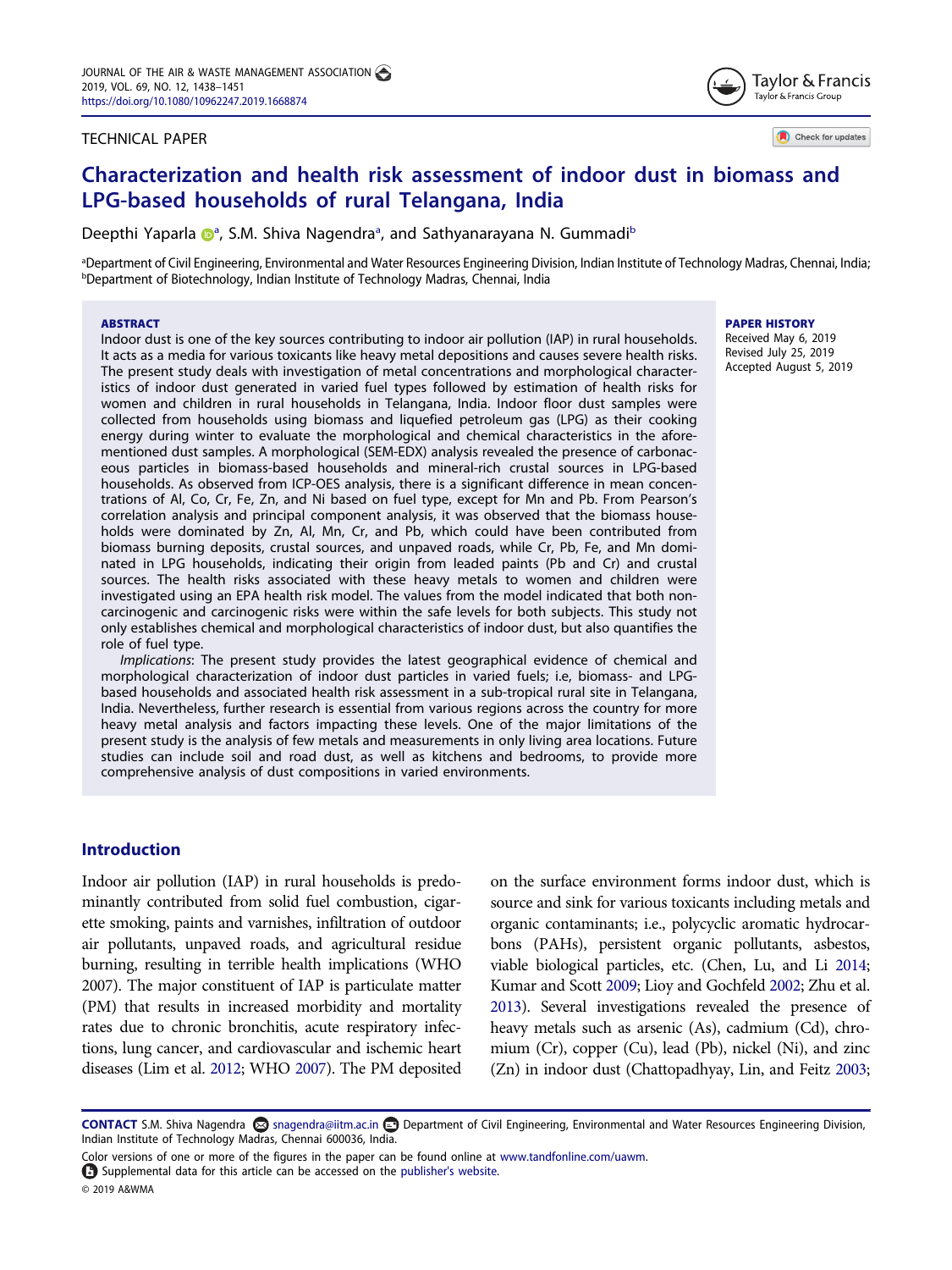Lin et al. 2015; Turner and Simmonds 2006; Yoshinaga et al. 2014).

A number of studies have been reported on heavy metal concentrations in household dusts across the world, though these studies were limited to urban households, offices (Cao et al. 2016; Chattopadhyay, Lin, and Feitz 2003; Huang et al. 2014; Kang et al. 2011; Kumar and Scott 2009; Kurt-Karakus 2012; Rasmussen et al. 2011; Rasmussen, Subramanian, and Jessiman 2001; Wang et al. 2011; Yoshinaga et al. 2014), and nursery and primary schools (Chen, Lu, and Li 2014), with very few in rural households (Kurt-Karakus 2012; Lin et al. 2015; Yang et al. 2016). A study of 82 residential homes in Sydney (Australia) reported the presence of Cd, Cr, Cu, Fe, Mn, Ni, Pb, and Zn with 4% households having elevated Pb concentrations (>1000 µg/g) contributed from motor vehicle emissions and leaded paints (Chattopadhyay, Lin, and Feitz 2003). In one of the first studies on urban indoor dust in India, Pb samples from 99 households in Delhi were analyzed by Kumar and Scott (2009), who concluded that Pb contents were significantly higher than in the national data in the US. Further, Chen et al. (2014) observed greater concentrations of Cu, Pb, Zn, Co, Cr, and Ba in nursery and primary schools in Xian, China, primarily originating from vehicles and industrial activities. Also, heavy metal concentrations of Zn, Pb, Cu, Cr, V, Ni, Co, and As in rural indoor dust in Anhui, China, were higher than background soils and varied within different rural areas due to a difference in structural characteristics of houses, sweeping frequency, infiltration of outdoor air, unpaved roads, etc. (Lin et al. 2015). Thus, it is understood that heavy metal concentrations and compositions differ based on anthropogenic factors such as fuel types, cooking styles, paints, varnishes, vehicular emissions, furniture, structural characteristics, and natural sources, including crustal and geogenic origins. It is also evident that there exists considerable difference in indoor dust compositions in urban and rural households, making rural indoor dust the current focus of the present study. Furthermore, few studies reported use of scanning electron microscopy (SEM) with energy dispersive X-ray spectroscopy (EDX) in morphological analysis of indoor dust samples, along with identification of the sources (Brown, Millette, and Mount 1995; Hunt et al. 1992; Jianhua et al. 2006; Kelepertzis et al. 2019; Agarwal et al. 2019; Yang et al. 2016). However, application of SEM for source determination in rural indoor dust in households using biomass and liquefied petroleum gas (LPG) as fuel has been limited so far (Yang et al. 2016).

Children, adults, and elderly women who spend  $~1$ –89% of their time in indoor areas are exposed to heavy metals that are highly toxic and non-degradable via dermal, ingestion, and inhalation. The prolonged

exposure to heavy metals leads to chronic accumulation in internal organs and tissues, resulting in severe health hazards (Chen, Lu, and Li 2014; Kurt-Karakus 2012). In the past, many studies were reported on noncarcinogenic and carcinogenic risks associated with the heavy metals using the USEPA (1996) model for indoor dust in homes and offices, nursery and primary schools, rural households, and for street dust in Istanbul, Turkey (Kurt-Karakus 2012), Shaanxi, China (Chen, Lu, and Li 2014), Anhui, China (Lin et al. 2015), Dhanbad, India (Masto et al. 2017), and Huludao, China (Zheng et al. 2010), respectively. It was observed that in indoor dust in schools and households, both non-carcinogenic and carcinogenic risks were within safe levels (Chen, Lu, and Li 2014; Kurt-Karakus 2012; Lin et al. 2015; Lu et al. 2014). However, the risk levels were greater for street dust (Masto et al. 2017; Zheng et al. 2010). Hence, indoor dust is one of the most common metrics used for residential quantitative exposure analysis and assessment in rural households for vulnerable people who are prone to active or passive exposures (Lioy and Gochfeld 2002).

Thus, the objective of the present study is to determine metal concentrations and morphological characteristics of indoor dust samples for varied fuels during winter (high PM concentrations) in rural India, and to estimate the health risks associated with these heavy metals for children and women.

## Methodology

## Study area description

The study site is Kishannagar village (17.3850° N, 78.4867° E), Mahbubnagar district, southern Telangana, India (Figure 1). The selection of the village was based on key factors like fuel usage, socioeconomic status, structural characteristics of households, and climate. This village has a total population of 3,639 of which 51% are males and 49% are females living in 737 households with a total geographical area of 1571 hectares. Agriculture is the major occupation, followed by cattle farming by 30% of the villagers. Kishannagar is characterized as having 80.5% households relying on biomass and 17.7% using LPG (Census 2011). In the present study, data from the 2011 census have been used. To have additional assurance of the applicability of the data, a questionnaire survey was distributed to collect primary data on the fuel usage during field studies in 2016 (Table S1 in Supplementary Information (SI)). Though the survey showed a decline in the percentage of houses using firewood, it coincided with the census on firewood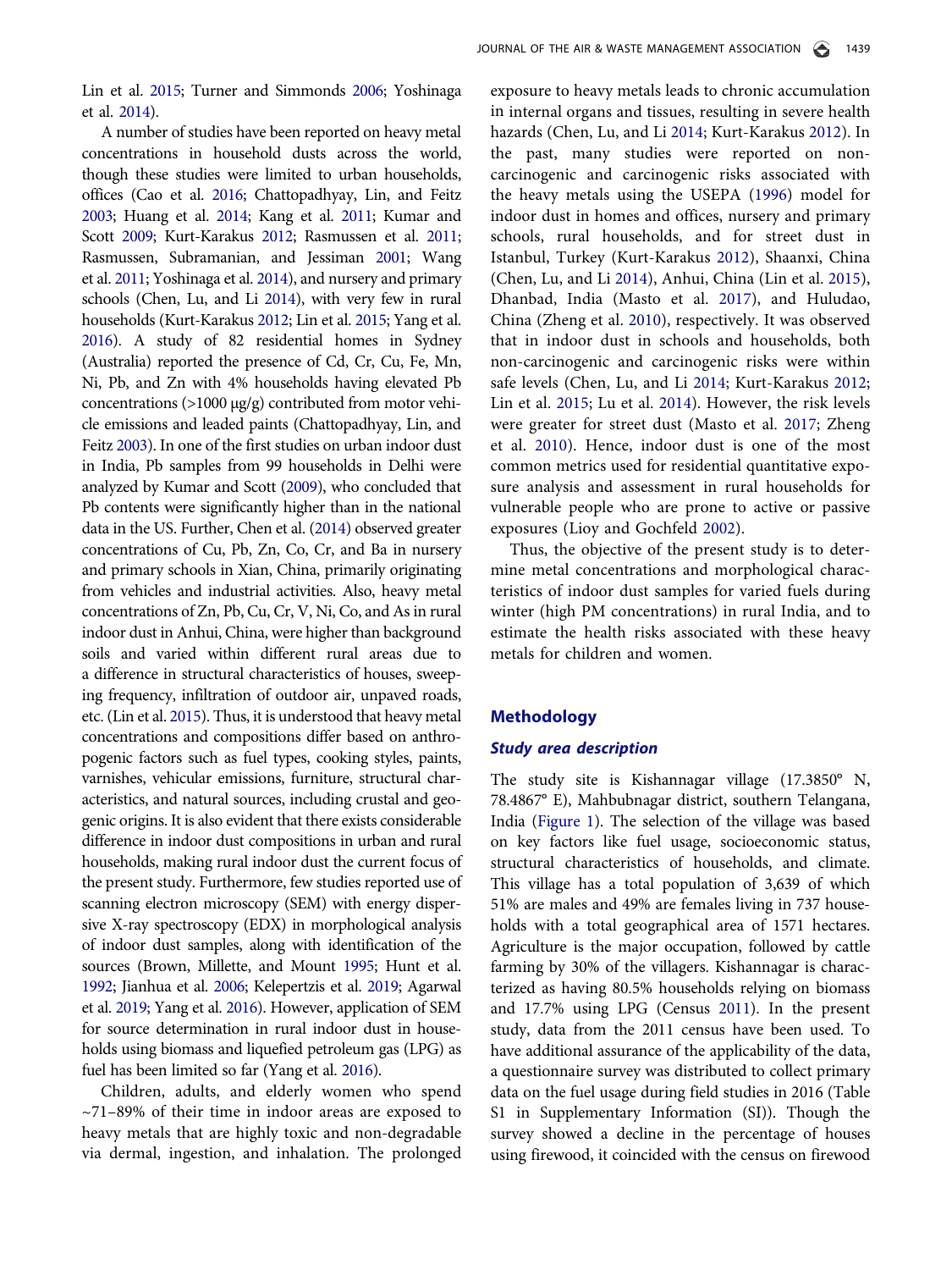

Figure 1. Study areas on map of (a) India and Telangana state and (b) aerial map of rural study site: Kishan Nagar (Image source: Google Earth).

being the primary fuel in these areas. The major soil types reported in this region are red sandy soil, followed by black cotton soil. Chemical composition of red sandy soils include non-soluble material, iron, aluminum, and organic matter, while black cotton soils are dominated by iron, lime, calcium, potassium, aluminum, and magnesium. The study site has a tropical climate; specifically, a semi-arid climate representative of south India. The Indian Meteorological Department (IMD) has characterized the winter season as taking place during the months of January and February, the summer season being between March and May, the southwest monsoon season as June to September, and the northeast monsoon season between October and December. According to the IMD, the warmest month of the year is May, with an average temperature of 33°C. December is the coolest month of the year, with an average temperature of 22.1°C.

## Sampling and analytical methods

Indoor floor dust samples were collected from living area locations of various households that were selected for monitoring based on the fuel used for cooking activities. Samples were collected from 20 households during the winter season (December 20, 2016, to January 25, 2017), with 10 each of biomass and LPGbased households. The sample size was selected based on the type of fuel used for cooking, proximity to the road, structural characteristics, and economic status, along with budget constraints. Thus, the sample of 20 households representative of the study region was chosen. The indoor dust samples were collected by vacuum cleaner (Euroclean) using the ASTM standard D5438 method (1993) by estimating the dust loading over a 24 h average on an area of  $1 \text{ m}^2$  floor space. The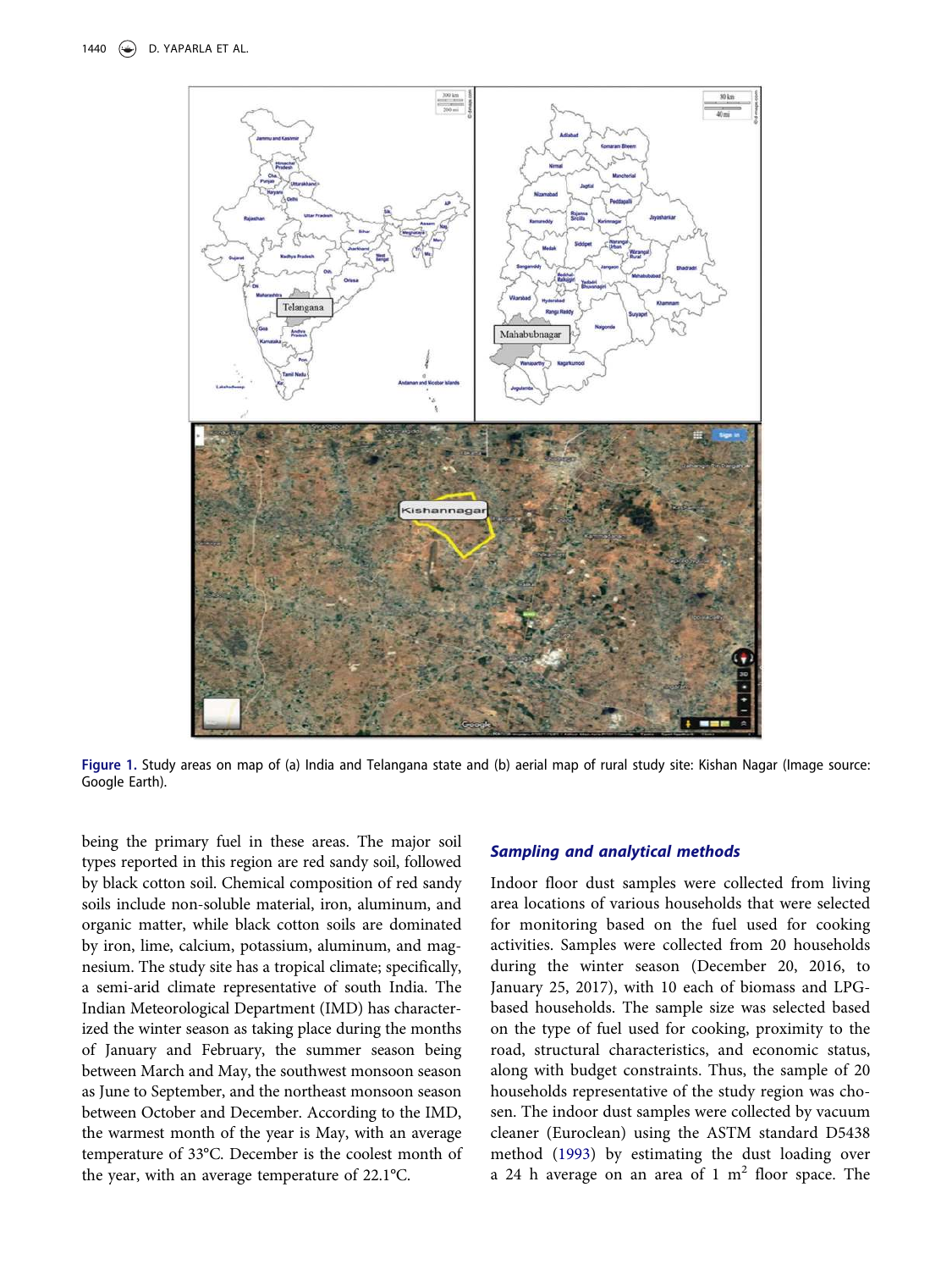collected samples were dried at 50°C for 24 h in an oven followed by sieve analysis to obtain a fraction of particles of less than 70 microns (ASTM 2006). The samples were kept in ziplocked plastic bags and stored in a desiccator for further analysis.

The indoor dust samples were chemically characterized for their elemental compositions following EPA method 3050B (USEPA1996). The sieved sample dust was extracted through microwave digestion (Anton Paar Microwave Digestion System Multiwave GO). A total of 1 g of the dust samples were digested with a concentrated HCl  $(10 \text{ ml}) - \text{HNO}_3 (5 \text{ ml}) - \text{HClO}_4 (5 \text{ ml}) - \text{HF} (3 \text{ ml}) - \text{H}_2$ O2 (3 ml) mixture in TFM vessels (50 ml capacity). For digestion of dust samples, the program was set for 10 minutes at 180ºC with operating pressure of 80 bar. The collected sample filtrates were allowed to cool for 10 minutes and made up to 20 ml with milliQ water. The extracted samples were quantitatively analyzed by EPA method IO-3.1 using ICP-OES (Perkin Elmer Optima 5300 DV) for elemental compositions. The elemental compositions of aluminum (Al), cobalt (Co), chromium (Cr), iron (Fe), manganese (Mn), nickel (Ni), lead (Pb), and zinc (Zn) were analyzed. The blank samples were collected in duplicate to evaluate precision and bias for quality assurance and control (GSS-1 and GSS-3). Calibration methods and minimum detection limits of instrument and the recovery rate of each element are explained in the supplementary information (Table S2).

The morphological characteristics and quantitative identification of elements in indoor dust were analyzed by High Resolution Scanning Electron Microscope (FEI Quanta FEG 200) combined with energy dispersive X-ray spectroscopy (EDX) (Genesis 2011 Emcrafts; Oxford Instruments). The sieved dust samples were mounted on the stubs followed by gold sputter coating (Cresington sputter coater 108) to attain vacuum durability and conductivity. SEM analysis was performed by scanning the electron beam (20–30 KV accelerating voltage) over the sample and observing the subsequent secondary or backscattered signals. The presence of the following elements was analyzed by SEM-EDX: aluminum (Al), barium (Ba), carbon (C), calcium (Ca), chlorine (Cl), iron (Fe), potassium (K), magnesium (Mg), molybdenum (Mo), niobium (Nb), oxygen (O), lead (Pb), and siliona (Si).

The variations in elemental compositions in indoor dust for varied fuel types—i.e., biomass and LPG-based households—were investigated using an analysis of variance (ANOVA) test. Further, elemental compositions in biomass and LPG households were analyzed using factor analysis to determine underlying components, physical interpretations, and interrelationships among the variables. On the basis of eigenvalue and cumulative variance, the total number of factors was identified. Also, Pearson

correlation matrices were estimated to understand the relationship amongst the elements and further determine the contributing sources. This analysis was performed using R studio (version 2.14.1) and origin pro (8.5 version).

## Enrichment factor

Enrichment factor (EF) analysis was employed to distinguish anthropogenic sources from those of natural origin using eq1. It is a fairly standard and described calculation used to analyze the enrichment of an element with reference to its abundance in the Upper Continental Crust (UCC) (Adimalla, Qian, and Wang 2019; Cao et al. 2008; Samiksha et al. 2017). For each element, EF was analyzed by dividing its ratio with a reference element to the ratio of baseline values; i.e., UCC values (Taylor 1964). For the present study, aluminum was used as the reference element, while the baseline values of the elements in soil were obtained from the literature (Taylor 1964; Taylor and McLennan 1995). The average crustal abundances of Al, Co, Cr, Fe, Mn, Ni, Pb, and Zn were 154,000, 17.3, 92, 50,400, 1000, 47, 17, and 67 mg/kg, respectively (Taylor 1964).

$$
\text{Enrichment factor}(EF) = \frac{\left(\frac{C_n}{C_{\text{Al}}}\right)_{\text{household dust}}}{\left(\frac{C_n}{C_{\text{Al}}}\right)_{\text{background}}}
$$
 (1)

 $C_n$  and  $C_{Al}$  represents the concentration of the element and aluminum, respectively, with household dust and background values (crustal abundance).

## Health risk assessment

The model developed by the EPA (USEPA 1996) was used in this study to evaluate the residential exposure of heavy metals to children and women in biomass and LPG-based households. The exposure to this dust is possible through three main pathways: dermal absorption, ingestion, and inhalation of dust particles. The risk assessment was calculated for children and adult females with 6 years and 24 years, respectively (ICMR 2009), by estimating the average daily dose (ADD) (mg/ kg/day) of pollutants through the previously mentioned pathways using the following equations:

$$
ADD_{dermal} = \frac{(C \times SA \times AF \times ABS \times EF \times ED)}{(BW \times AT)} \quad (2)
$$

$$
ADD_{ingestion} = \frac{(C \times IngR \times EF \times ED)}{(BW \times AT)} \tag{3}
$$

$$
ADDinhalation = \frac{(C \times InhR \times EF \times ED)}{(PEF \times BW \times AT)} \tag{4}
$$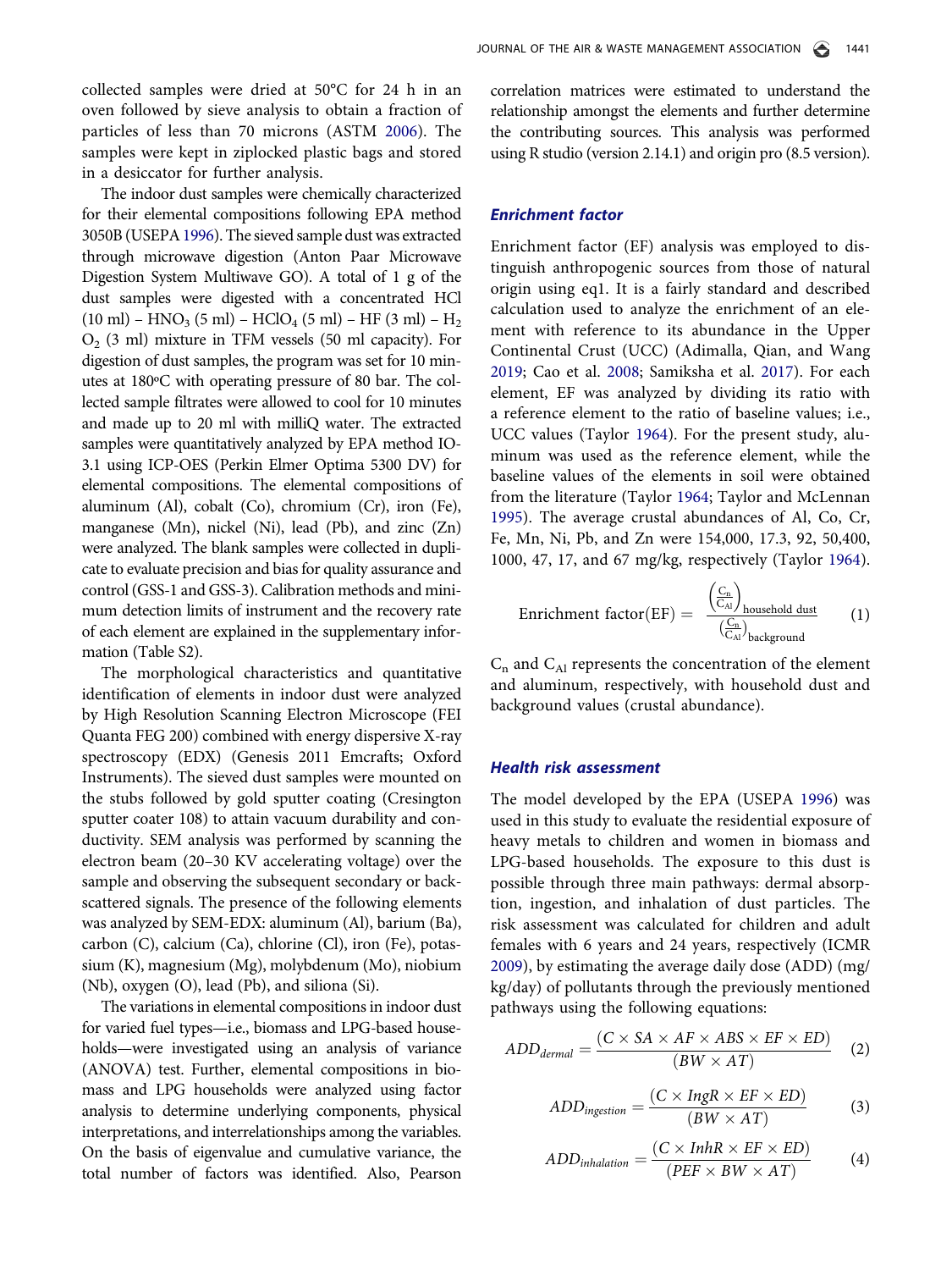where C is concentration (mg/kg) of metal in indoor dust, SA is exposed skin area  $(1.05 \text{ m}^2 \text{ for adults and})$ 0.35 for children) (Harinarayan et al. 2013; USEPA 2011), AF is skin adherence factor  $(0.001595 \text{ kg/m}^2)$ for adults (Kissel, Richter, and Fenske 1996) and 0.0017 kg/m<sup>2</sup> for children (Holmes et al. 1999)), ABS is dermal absorption factor (unit less) (0.001 for all elements (Ferreira-Baptista and De Miguel 2005)), EF is exposure frequency (365 days/year for both subjects), ED is exposure duration (24 years for adult and 6 years for children (ICMR 2009)), BW is body weight (60 kg for adult and 20 kg for children (Indian situation) (ICMR 2009; Khadilkar et al. 2007), IngR is ingestion rate (0.0001 kg/day for adult (USEPA 2011), and 0.0002 kg/day for child (USEPA 2011)), InhR is inhalation rate (16 m<sup>3</sup>/day for adult and 10.1 m<sup>3</sup>/day for children (USEPA 2011)), PEF is particle emission factor  $(1.36 \times 10^9 \text{ m}^3/\text{kg}$  (USEPA 2001)), AT is the time period over which the dose is averaged for noncarcinogens; it is ED×365 days and for carcinogens it is  $70 \times 365 = 25,550$  days (USEPA 2011).

Quantified risk and hazard quotient (HQ) for noncarcinogenic effects were calculated by dividing the doses of each element and exposure pathway by their corresponding reference dose (RfD) (mg/kg/day) (Table 1), while for carcinogens, the cancer risk was estimated by multiplying the dose with corresponding slope factor (SF) (mg/kg/day)−<sup>1</sup> (Table 1) (Lin et al. 2015; Masto et al. 2017). The sum of HQ (dermal, ingestion, and inhalation) is equal to the hazard index (HI); if  $HI < 1$ , there is not a significant risk from non-carcinogenic effects; if  $HI > 1$ , there is a greater chance that non-carcinogenic effects may arise, with a likelihood to surge as HI value increases (USEPA 2001). Further, for carcinogens, the acceptable or tolerable risk is within the range  $10^{-6}$ – $10^{-4}$  for regulatory purposes (Ferreira-Baptista and De Miguel 2005). The human exposure to heavy metals present in indoor dust in living area locations of rural households using varied fuel types in subtropical climate conditions was assessed based on hazard index and cancer risk methods.

## Results and discussion

## Morphological characteristics of indoor dust in biomass and LPG-based households

The presence of particles in the indoor dust resulting from natural/crustal sources or anthropogenic sources of varied

fuel types was detailed using their morphology and elemental compositions. SEM images of indoor dust collected from biomass (Figure 2) and LPG (Figure 3) households were evaluated to differentiate various sources contributing toward it and, consequently, the impact of fuel usage on it. Figure 2(a,b) represents individual carbonaceous spherules with irregular shape, dominated by C and O along with inorganic soil-related elements like Si, Ca, Fe, K, Al, and Mg, primarily generated from anthropogenic activities like biomass combustion (Pachauri et al. 2013). Figure 2(c) also represents elongated structures with higher compositions of C and O (>90%) originating from biomass burning. However, Figure 2(d) represents elongated mineralrich particles with C, O, Si, Al, Ca, Cl, and K, derived from crustal dust and secondary reactions arising in the atmosphere that are accumulated in the re-suspended dust (Kolluru, Patra, and Kumar 2019). Conversely, Figure 3 (a,b) represents irregular and spherical morphology in LPG-based households, dominated by minerals including Si, Ca, Al, Nb, and Mo obtained from crustal sources, resuspended dust, and paved and unpaved roads. Figure  $3(c)$ shows irregularly shaped silica particles with high contents of Si and O originating from natural geogenic sources; i.e., soil, while Figure 3(d), reveals mineral-rich particles—i.e., Si, Al, Fe, Ca, K, Mg, Pb, and Ba—which could have been contributed from anthropogenic sources, including paints, vehicular emissions, and paved and unpaved roads, apart from crustal sources (Brown, Millette, and Mount 1995; Kelepertzis et al. 2019; Pachauri et al. 2013).

## Chemical characteristics of indoor dust in biomass and LPG-based households

The metals concentrations (mg/kg) in indoor dust of biomass and LPG households are reported in Table 2. These concentrations were compared with published background values of soil in Maheshwaram (~40 km from study village), Telangana (Purushotham et al. 2012). In biomass-based households, Al was observed with highest median concentration (54,800 mg/kg), followed by Fe (27,300 mg/kg), Mn (300 mg/kg), Zn (90 mg/ kg), Cr (35 mg/kg), Pb (32 mg/kg), Ni (20 mg/kg), and Co (5.2 mg/kg). The hierarchy of metals concentrations as observed in biomass-based households is as follows: Al >  $Fe > Mn > Zn > Cr > Pb > Ni > Co.$  Further, it was observed that Co, Cr, Pb, and Ni concentration levels were lower than the background values. However, Zn

Table 1. Reference doses and slope factors of heavy metals for different exposure routes.

| Elements                                                        |                                                                                 |                                                                                               | Ni                                                                                            | Pb                                                                                                |                                                                      |
|-----------------------------------------------------------------|---------------------------------------------------------------------------------|-----------------------------------------------------------------------------------------------|-----------------------------------------------------------------------------------------------|---------------------------------------------------------------------------------------------------|----------------------------------------------------------------------|
| RfD ingestion<br>$RfD$ dermal<br>RfD inhalation<br>Slope factor | $3.0 \times 10^{-2}$<br>6.0 $\times$ 10 $^{-3}$<br>$2.86 \times 10^{-5}$<br>9.8 | $3.0 \times 10^{-3}$<br>$3.9 \times 10^{-5}$<br>$2.86 \times 10^{-5}$<br>$4.2 \times 10^{-1}$ | $2.0 \times 10^{-2}$<br>$8.0 \times 10^{-4}$<br>$2.57 \times 10^{-5}$<br>$8.4 \times 10^{-1}$ | $3.5 \times 10^{-3}$<br>$7.0 \times 10^{-4}$<br>$3.52 \times 10^{-3}$<br>$\overline{\phantom{a}}$ | $3.0 \times 10^{-7}$<br>$6.0 \times 10^{-2}$<br>$1.0 \times 10^{-2}$ |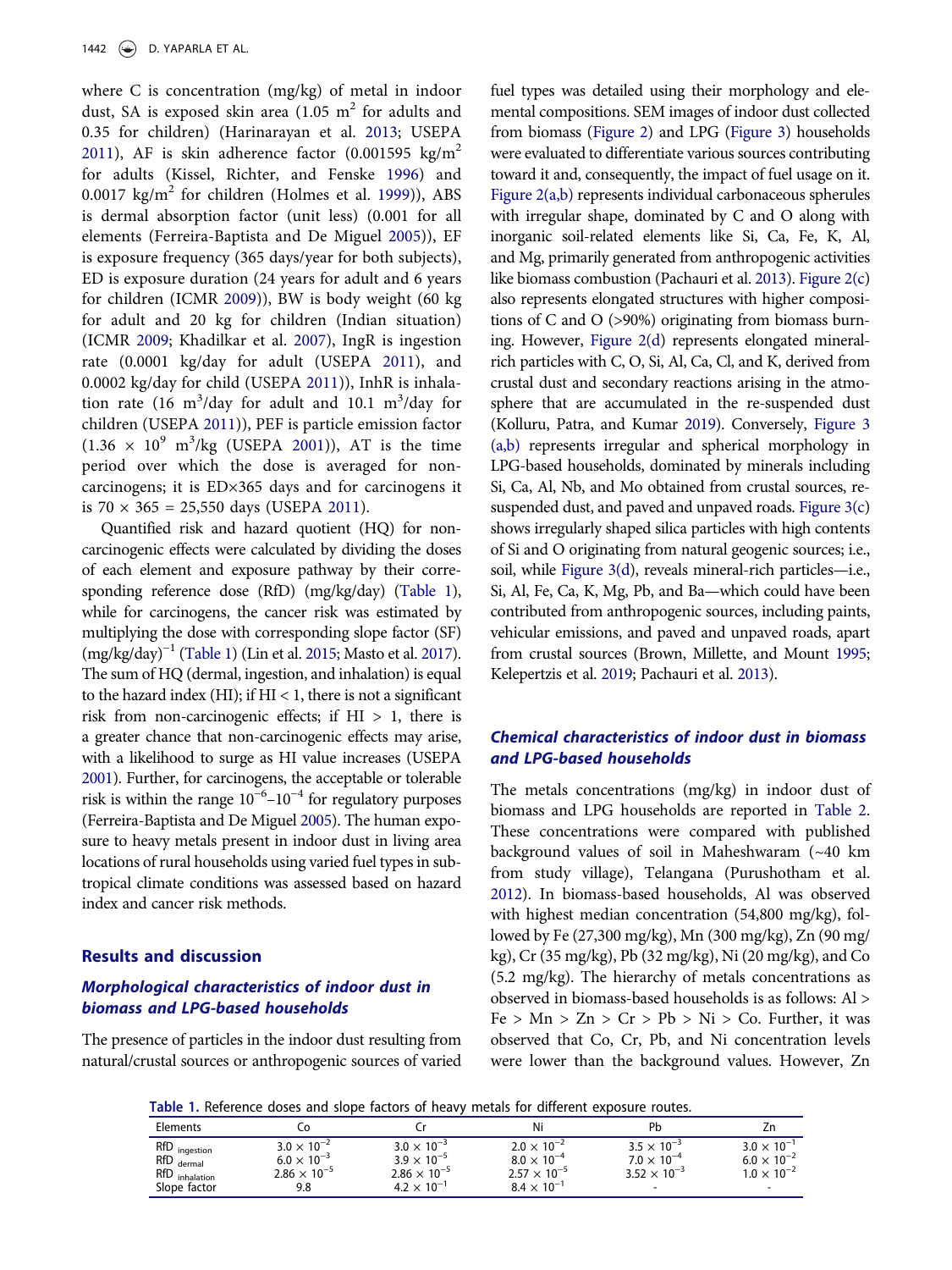

Figure 2. SEM image and EDX profile of indoor dust in biomass-based household.

levels were greater than the background levels, which could have been caused by biomass-burning deposits (Salam et al. 2013). In LPG-based households, the trend was similar to that of biomass households for Al  $(51,200 \text{ mg/kg})$  > Fe  $(17,400 \text{ mg/kg})$  > Mn  $(210 \text{ mg/kg})$ , although it varied for heavy metals such as Cr (70 mg/kg), Pb (50 mg/kg), Zn (30 mg/kg), Ni (8 mg/kg), and Co (2.5 mg/kg). Co, Ni, and Zn concentrations were within the background values, but Cr and Pb levels were found to be higher. High levels of Pb and Cr could have come from paints and unpaved roads (Lee et al. 2016). Correspondingly, the hierarchy of metals concentrations in LPG-based households is as follows: Al > Fe > Mn > Cr > Pb > Zn > Ni > Co. The ANOVA confirmed significant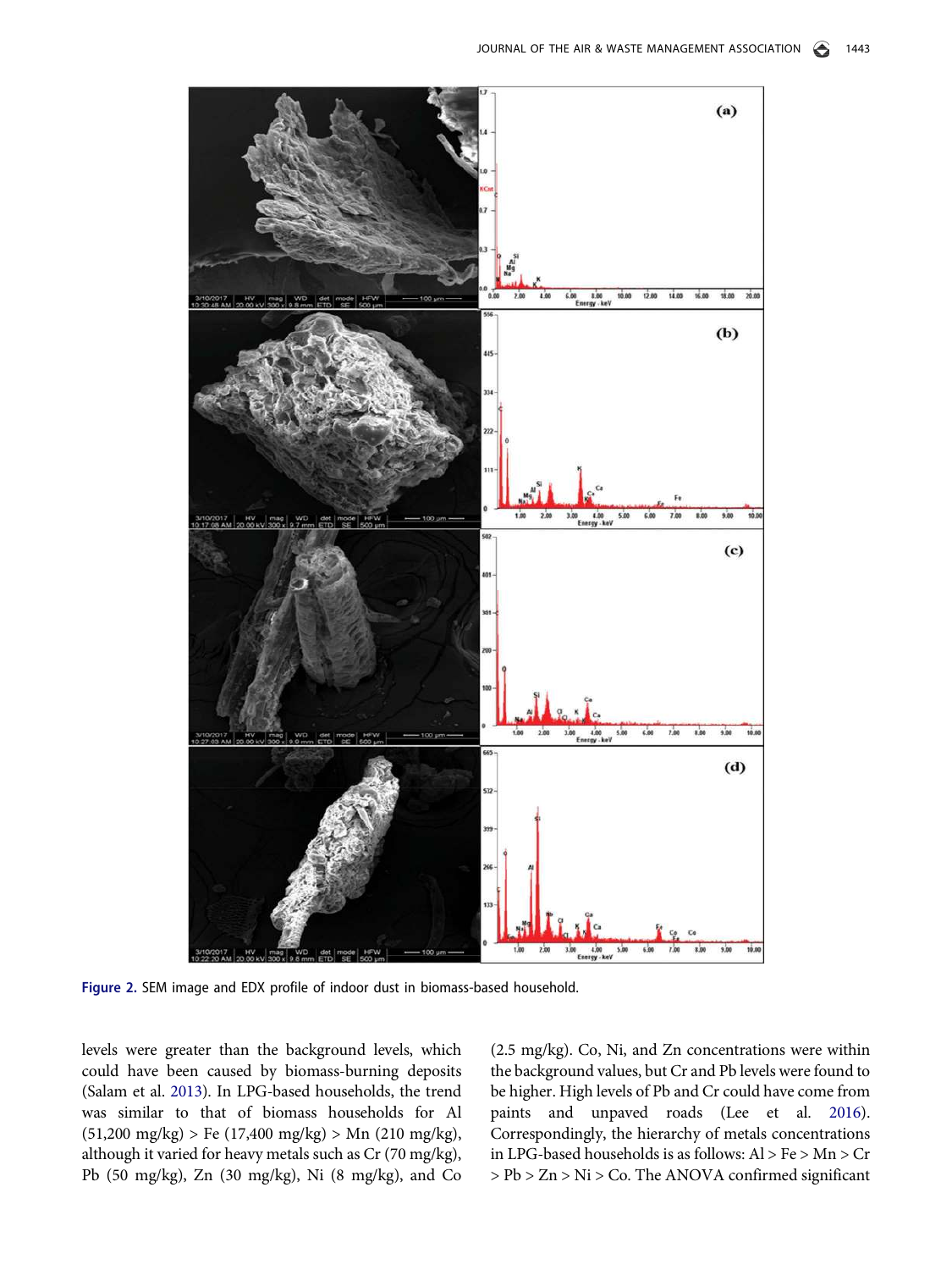

Figure 3. SEM image and EDX profile of indoor dust in LPG-based household.

difference ( $p < .05$ ) in mean concentrations of Al, Co, Cr, Fe, Zn, and Ni for different fuel types. The results also indicated no difference for Mn and Pb, which reveals that they are coming from the same source (Table S3 in the Supplementary Information).

Further, these concentrations were compared with past investigations of indoor dust levels in households, schools,

and offices, along with soil, surface, and street dust in rural and urban areas across the globe (Table 3). From the Table 3, it is clear that Fe, Mn, Co, Cr, Ni, and Pb levels were comparable to household dust (Chattopadhyay, Lin, and Feitz 2003; Kelepertzis et al. 2019; Kurt-Karakus 2012; Yoshinaga et al. 2014), school dust (Figueroa, De la O-Villanueva, and De la Parra 2007), and street dust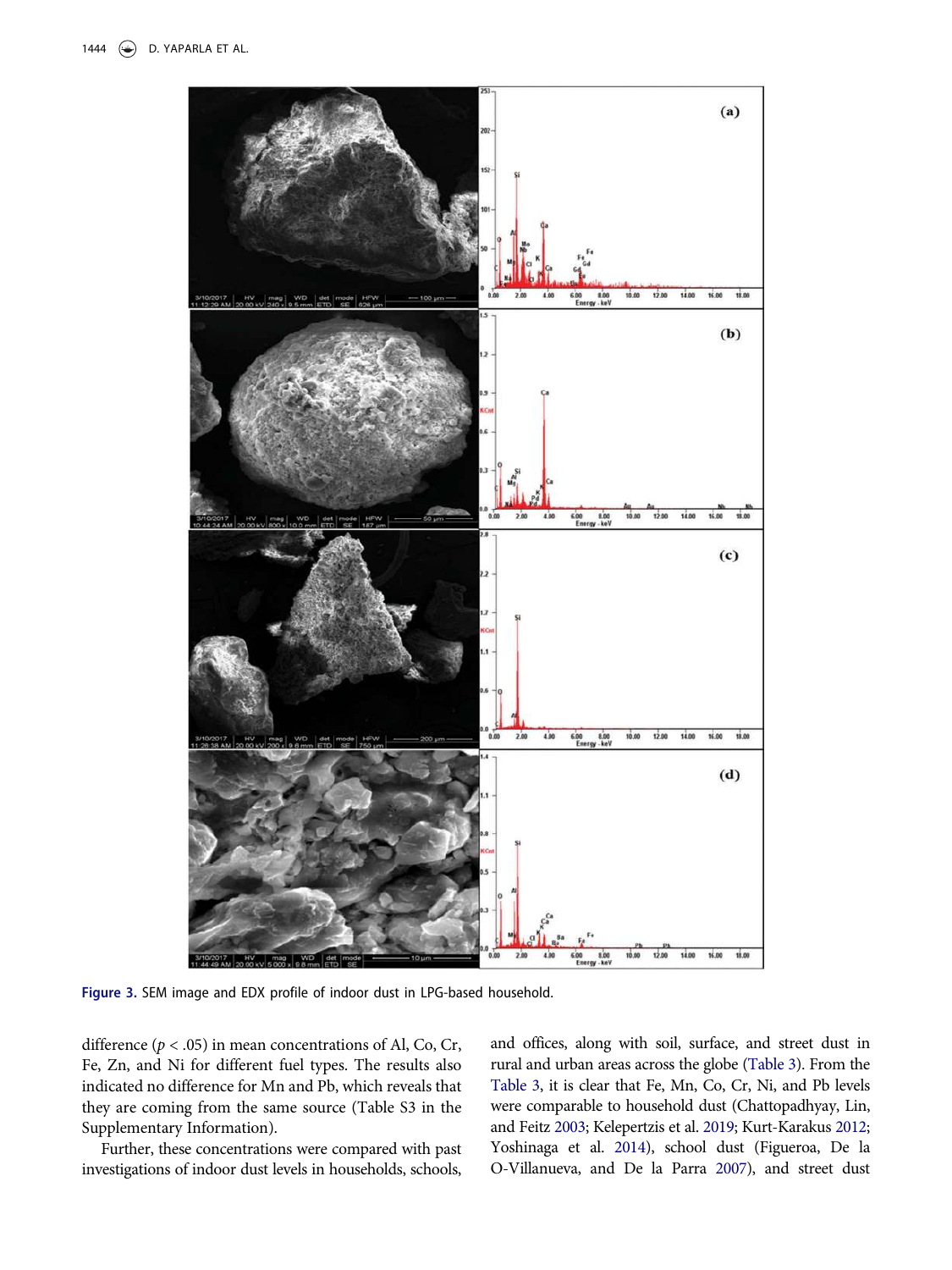| Table 2. Concentrations of metals in indoor dust of biomass and LPG-based households. |  |
|---------------------------------------------------------------------------------------|--|
|---------------------------------------------------------------------------------------|--|

|                                      | Metal concentrations (mg/kg) |      |    |        |      |      |      |      |
|--------------------------------------|------------------------------|------|----|--------|------|------|------|------|
| Type of fuel                         | Al                           | Co   | Cr | Fe     | Mn   | Ni   | Pb   | Zn   |
| <b>Biomass</b>                       |                              |      |    |        |      |      |      |      |
| Minimum                              | 52,000                       | 3.56 | 25 | 25,000 | 250  | 15   | 25   | 38   |
| 1st Quartile                         | 54,500                       | 4.5  | 35 | 26,500 | 250  | 18   | 31   | 85   |
| Median                               | 54,800                       | 5.2  | 35 | 27,300 | 300  | 20   | 32   | 90   |
| Mean                                 | 55,140                       | 5.57 | 39 | 27,520 | 294  | 20.6 | 35.6 | 80.8 |
| 3rd Quartile                         | 56,400                       | 6.8  | 40 | 29,000 | 320  | 20   | 45   | 91   |
| Maximum                              | 58,000                       | 7.8  | 60 | 29,800 | 350  | 30   | 45   | 100  |
| <b>LPG</b>                           |                              |      |    |        |      |      |      |      |
| Minimum                              | 48,000                       | 2    | 55 | 16,800 | 180  |      | 35   | 25   |
| 1st Quartile                         | 50,000                       | 2.5  | 60 | 17,000 | 200  | 6    | 45   | 30   |
| Median                               | 51,200                       | 2.55 | 70 | 17,400 | 210  | 8    | 50   | 30   |
| Mean                                 | 50,840                       | 2.91 | 68 | 17,540 | 238  | 7.6  | 49   | 33   |
| 3rd Quartile                         | 52,000                       | 3    | 75 | 18,000 | 300  | 9    | 55   | 35   |
| Maximum                              | 53,000                       | 4.5  | 80 | 18,500 | 300  | 10   | 60   | 45   |
| Background values (Maheshwaram soil) | n.a.                         | 14   | 45 | n.a.   | n.a. | 33   | 52   | 44   |

#### Table 3. Literature on metal levels in indoor dust (household, school, office) and soil, surface, and street dust around the world.

|                                                         | Urban/                       |       |                                    |        | Metal concentrations (mg/kg) |       |        |      |      |     |      |
|---------------------------------------------------------|------------------------------|-------|------------------------------------|--------|------------------------------|-------|--------|------|------|-----|------|
| Reference                                               | Type                         | Rural | Location                           | Al     | Co                           | Cr    | Fe     | Mn   | Ni   | Pb  | Zn   |
| This study                                              | Household dust<br>(biomass)  | Rural | Telangana, India                   | 54,800 | 5.2                          | 35    | 27,300 | 300  | 20   | 32  | 90   |
| This study                                              | Household dust<br>(LPG)      | Rural | Telangana, India                   | 51,200 | 2.55                         | 70    | 17,400 | 210  | 8    | 50  | 30   |
| Akhter and Madany (1993)                                | Street dust                  | Rural | <b>Behrain</b>                     | n.a.   | n.a.                         | 196   | n.a.   | n.a. | 153  | 443 | 154  |
| Kurt-Karakus (2012)                                     | Household dust               | Rural | Gokturk, Istanbul,<br>Turkey       | n.a.   | 16                           | 254   | n.a.   | 655  | 471  | 192 | 1970 |
| Lin et al. (2015)                                       | Household dust               | Rural | Anhui, China                       | n.a.   | 10                           | 114   | n.a.   | n.a. | 39   | 349 | 427  |
| Li et al. (2016)                                        | Surface soils                | Rural | Miyun county                       | n.a.   | n.a.                         | 101   | n.a.   | 741  | 38   | 28  | 93   |
| Akhter and Madany (1993)                                | Household dust               | Urban | Behrain                            | n.a.   | n.a.                         | 145   | n.a.   | n.a. | 110  | 360 | 64   |
| Chattopadhyay, Lin, and Feitz (2003)                    | Household dust               | Urban | Sydney, Australia                  | n.a.   | n.a.                         | 65    | 2790   | 48   | 15   | 76  | 372  |
| Kurt-Karakus (2012)                                     | Office and<br>household      | Urban | Besiktas, Istanbul,<br>Turkey      | n.a.   | 5                            | 55    | n.a.   | 136  | 263  | 28  | 832  |
| Yoshinaga et al. (2014)                                 | Household dust               | Urban | Japan                              | 16,200 | 4.43                         | 66    | 10,100 | 224  | 56   | 49  | 896  |
| Kelepertzis et al. (2019)                               | Household dust               | Urban | Greece                             | n.a.   | n.a.                         | 87    | 8395   | 132  | 100  | 133 | 1505 |
| Figueroa, De la O-Villanueva, and De la<br>Parra (2007) | School dust                  | Urban | Hermosillo, Sonora,<br>Mexico      | n.a.   | 2.21                         | 11.15 | n.a.   | n.a. | 4.7  | 36  | 388  |
| Ferreira-Baptista and De Miguel (2005)                  | Street dust                  | Urban | Launda, Angola                     | 4700   | 2.7                          | 26    | 11,100 | 238  | 9.7  | 306 | 271  |
| Du et al. (2013)                                        | Road dust                    | Urban | Beijing, China                     | n.a.   | n.a.                         | 69    | n.a.   | n.a. | 26   | 202 | 219  |
| Yu, Wang, and Zhou (2014)                               | Street dust                  | Urban | Tianjin, China                     | n.a.   | n.a.                         | 72    | n.a.   | n.a. | n.a. | 61  | n.a. |
| Masto et al. (2017)                                     | Street dust                  | Urban | Jharia, Dhanbad<br>district, India | n.a.   | 17                           | 63    | n.a.   | n.a. | 32   | 56  | 299  |
| Pathak et al. (2013)                                    | Surface dust<br>(Industrial) | Urban | Faridabad, India                   | 44,187 | 13                           | 996   | 52,178 | 1385 | 74   | 57  | 502  |

(Du et al. 2013; Ferreira-Baptista and De Miguel 2005; Masto et al. 2017; Pathak et al. 2013; Yu, Wang, and Zhou 2014). Zn levels were significantly lower and similar to surface soils (Li et al. 2016) and household dust (Madany et al. 1994). However, Al levels were higher than values reported in the literature, and comparable to surface dust levels of industrial areas in Faridabad, India (Pathak et al. 2013).

The estimated median values of the enrichment factor (EF) of biomass and LPG-based households are shown in Figure 4. In both households, Pb (5.47–8.55) was higher than 5, indicating that it was significantly enriched and contaminated indoor dust. However, the median EF values of Co (0.43–0.87) and Mn (0.61–0.87) reaching 1 denotes their key contribution from nature or crustal origin (Han, Cao, and

Posmentier 2006). Further, EF values of Cr (1.1–2.21), Fe (1–1.57), Ni (0.5–1.24), and Zn (1.3–3.9) are  $<$  2 and indicate a lack of pollution in indoor dust (Cheng et al. 2018; Han, Cao, and Posmentier 2006). The Pb and Cr levels were higher in LPG-based households than biomass households, while Co, Fe, Mn, Ni, and Zn exhibited the opposite trend. Additionally, Pb levels were higher in LPG-based households, which might have come from paints, varnishes, and unpaved roads, etc. (Hassanvand et al. 2015; Lin et al. 2015). On the other hand, Zn levels were higher in biomass-based households, which could have come from biomass burning deposits, since Zn is an essential element for plant growth (Salam et al. 2013). However, in LPG-based households, Zn could have come from outdoor dust and vehicle tire wear (Lu et al. 2014; Zhang et al. 2014).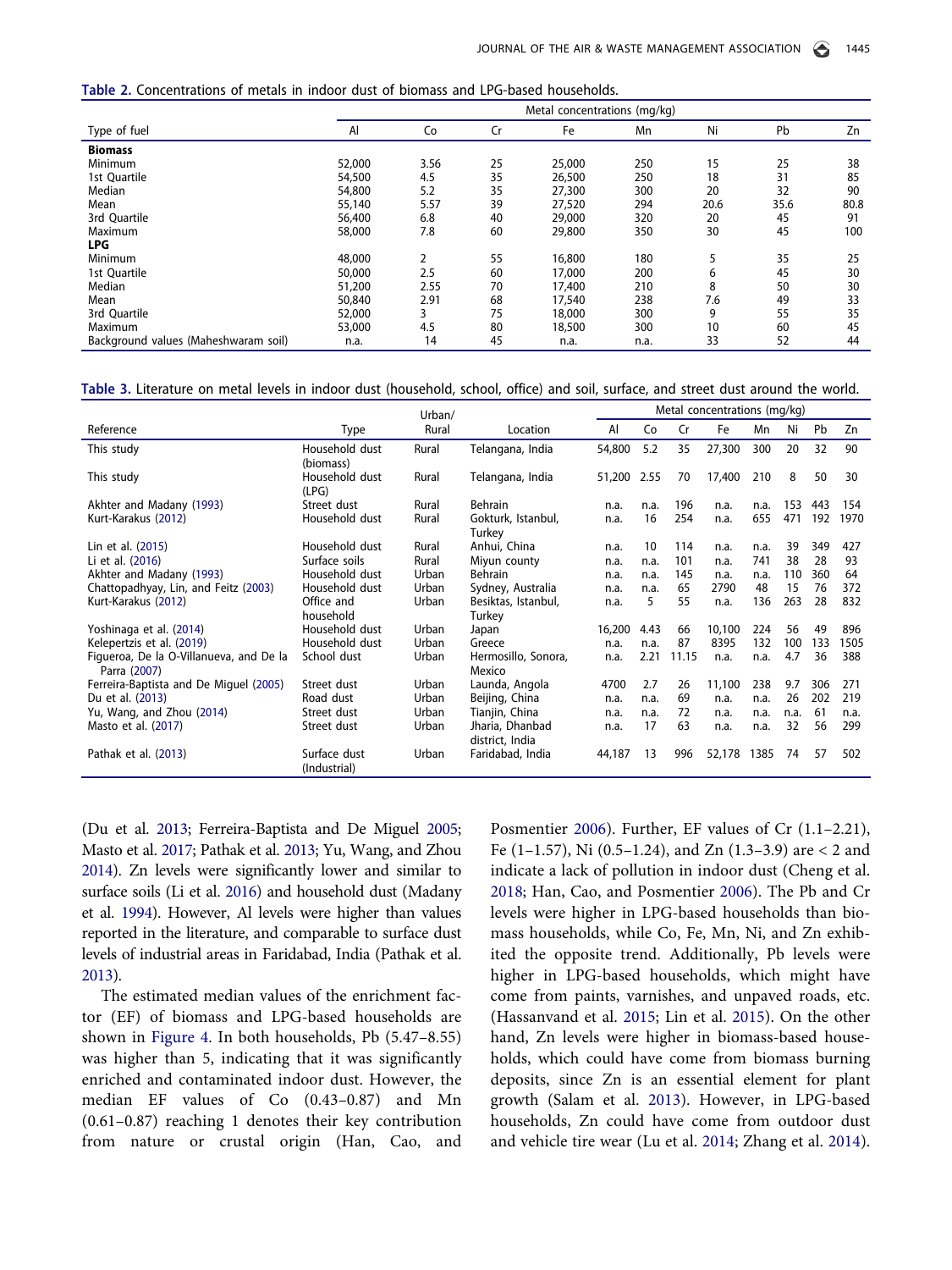

Figure 4. Enrichment factor of elements for indoor dust in biomass and LPG-based households.

Furthermore, Cr, Ni, and Zn deposits are from stainless steel utensils, metal objects, paints, and building materials (Lin et al. 2015; Lu et al. 2014).

Pearson's correlation matrix was plotted for metals concentrations in biomass (Figure 5) and LPG (Figure 6) households to measure their degree of correlation with results obtained from EF analysis. In biomass-based households, positive correlation at 95% significance was observed for Al-Co, Al-Mn, Al-Zn, and Cr-Pb pairs; however, the Cr-Zn pair showed negative correlation. In LPG-based households, Cr-Pb and Fe-Mn had positive correlations, while Co-Cr and Co-Pb were negatively correlated.Major sources contributing to the positive correlation of Al with Co, and Mn and Fe-Mn, were natural crustal sources (Zhang et al. 2014). Moreover, Pb-Cr correlation in both households is



Figure 5. Correlation coefficient matrices for metal concentrations in biomass-based households.



Figure 6. Correlation coefficient matrices for metal concentrations in LPG-based households.

primarily from leaded paints, apart from unpaved roads and vehicular emissions (Lee et al. 2016; Liu et al. 2014; Zhang et al. 2014).

The sources contributing to elemental concentrations in biomass and LPG-based households were identified using a PCA technique. Tables 4 and 5 depict the results of PCA analysis, such as factor loadings and eigenvalues for biomass and LPG-based households, respectively. In biomassbased households, two factors were extracted with initial eigenvalues > 1.0, which extracted 88.58% of the total variance. Factor loadings of Al, Fe, Mn, and Zn were high on Factor 1 with 56.94% of total variance, indicating that they were contributed by crustal sources dominated by laterite soils and biomass burning deposits (Salam et al. 2013; Zhang et al. 2014). On Factor 2, Cr, Pb, and Ni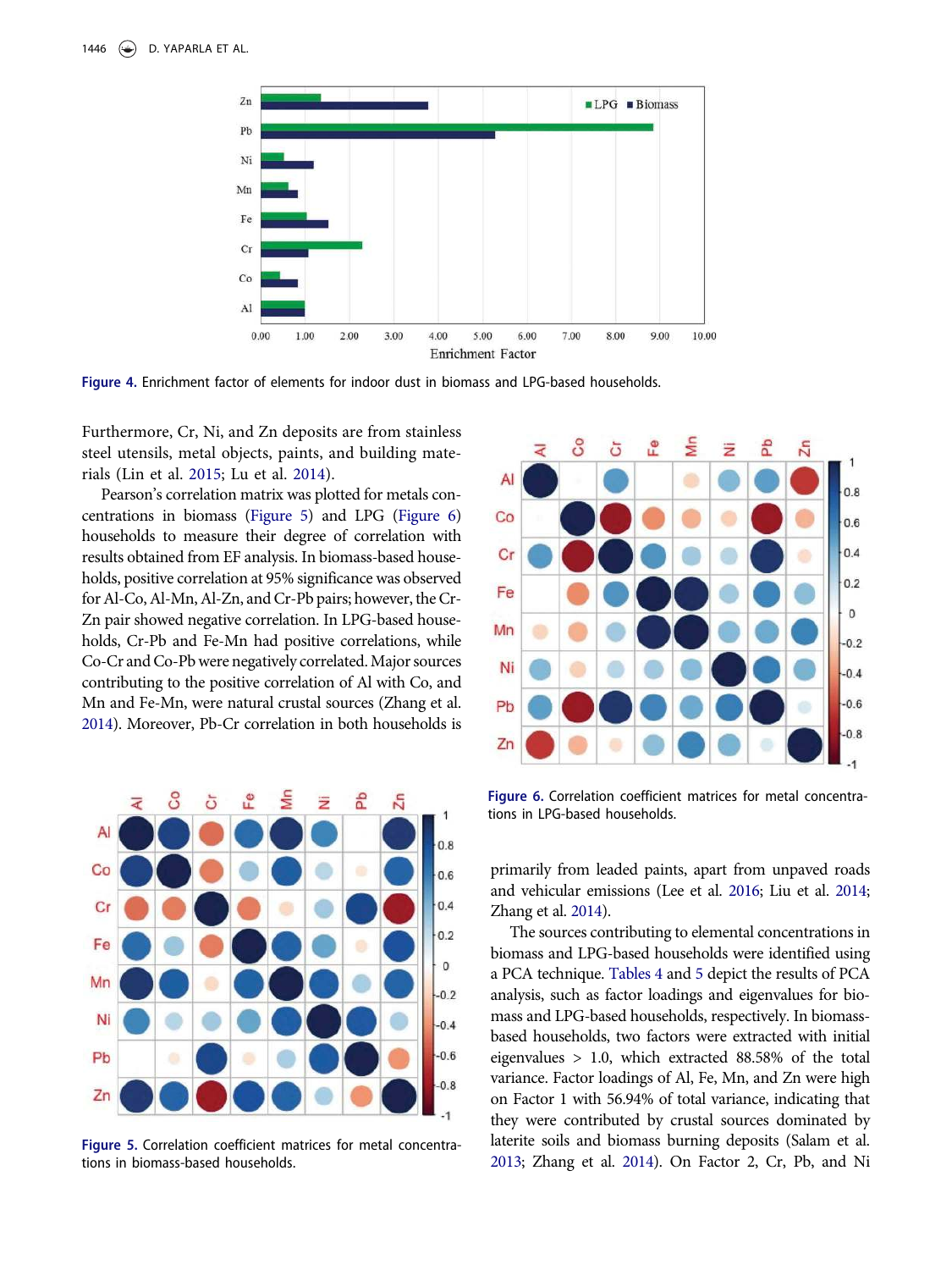Table 4. Matrix of factor analysis of metals in indoor dust of biomass households.

| Elements                | Factor 1 | Factor 2 |
|-------------------------|----------|----------|
| Al                      | 0.458    | 0.065    |
| Co                      | 0.376    | $-0.032$ |
| Cr                      | $-0.272$ | 0.495    |
| Fe                      | 0.376    | 0.005    |
| Mn                      | 0.420    | 0.251    |
| Ni                      | 0.238    | 0.515    |
| Pb                      | $-0.050$ | 0.622    |
| Zn                      | 0.445    | $-0.183$ |
| Eigen value             | 4.55     | 2.53     |
| Variance (%)            | 56.94    | 31.64    |
| Cumulative variance (%) | 56.94    | 88.58    |

Table 5. Matrix of factor analysis of metals in indoor dust of LPG households.

| Elements                | Factor 1 | Factor 2 | Factor 3 |
|-------------------------|----------|----------|----------|
| Al                      | 0.136    | $-0.585$ | 0.378    |
| Co                      | $-0.395$ | 0.055    | 0.485    |
| Cr                      | 0.418    | $-0.316$ | $-0.302$ |
| Fe                      | 0.406    | 0.216    | $-0.011$ |
| Mn                      | 0.365    | 0.373    | 0.116    |
| Ni                      | 0.301    | 0.004    | 0.712    |
| Pb                      | 0.477    | $-0.205$ | $-0.001$ |
| Zn                      | 0.182    | 0.571    | 0.096    |
| Eigen value             | 3.87687  | 2.20552  | 1.07754  |
| Variance (%)            | 48.46    | 27.57    | 13.47    |
| Cumulative variance (%) | 48.46    | 76.03    | 89.50    |

showed great loadings with 31.64% of total variance, representing that they may have been contributed from paints, unpaved roads, and vehicular emissions (Lin et al. 2015; Lu et al. 2014; Yongming et al. 2006). However, in LPG-based households, three factors were obtained, accounting for 89.5% of the total variance. Factor 1 is dominated by Cr and Pb accounting for 48.46% of the total variance, once again reflecting the lead-chromate paints (Lee et al. 2016). Factor 2, dominated by Zn, Fe, and Mn, accounts for 27.57% of the total variance, considered to be soil or geogenic sources. Factor 3 is dominated by Ni, Co, and Al accounting for 13.47% of the total variance.

## Health risk assessment

The health risk assessments of metals in indoor dust were calculated using three different pathways to

children (Table 6) and women (Table 7) for both fuel types in Kishannagar village, Telangana state, India. In terms of non-carcinogenic risk, ingestion is the dominant exposure pathway, followed by dermal contact and inhalation for children and adults, which is comparable to earlier studies (Ferreira-Baptista and De Miguel 2005; Lin et al. 2015; Lu et al. 2014). The highest  $ADD_{ing}$  value for children was 9.00E-04 for Zn (biomass); the lowest was 2.55E-05 for Co (LPG). Even amongst women, Zn  $(1.50E-04)$  had the highest  $ADD_{ing}$  value while Co (4.25E-06) had the lowest, but the levels were lower compared to children, as children are associated with hand-to-mouth activity resulting in higher values. Further, these results are consistent with earlier studies (Du et al. 2013). HQs of Co, Cr, Ni, Pb, and Zn through inhalation of dust particles were 2–5 orders lower compared to ingestion and dermal contact. HQ of Cr through ingestion was highest for children, however it was dermal in the case of women for all the other metals. The median values of HIs for all of the metals for children and women descended in the order of  $Cr > Pb > Ni > Zn > Co$  in both types of households. This study reveals that the HI values for metals due to indoor dust exposure were within safe values (USEPA 1989). Cr had the maximum HI levels, nearing 1, which may result in non-carcinogenic risk to children and women in both types of households in rural areas and cannot be disregarded. Carcinogenic risk through inhalation mode was only considered for the current assessment model, and it was observed that the levels of Co, Cr, and Ni were three orders lower than the acceptable range  $(10^{-6}-10^{-4})$  for children and women in both types of households. Though the health risks associated with these heavy metals were within safe levels, they cannot be ignored. Few potential solutions to control metal levels in indoor dust can be using the paints or house building materials that have higher absorption characteristics, also using paints having a lower percentage of Pb

Table 6. Daily doses, hazard quotients, hazard indices, and cancer risks for children from metals in biomass and LPG-based households.

|                | ADD <sub>ing</sub> | ADD <sub>Derm</sub> | ADD <sub>inh</sub> | HQ <sub>ina</sub> | HQ <sub>derm</sub> | HQ <sub>inh</sub> | HI           | Cancer risk  |
|----------------|--------------------|---------------------|--------------------|-------------------|--------------------|-------------------|--------------|--------------|
| <b>Biomass</b> |                    |                     |                    |                   |                    |                   |              |              |
| Co             | 5.20E-05           | 1.55F-07            | 1.93F-09           | 1.73F-03          | 2.58F-05           | 6.75E-05          | 1.83E-03     | $1.62F-09$   |
| Cr             | 3.50F-04           | 1.04E-06            | .30E-08            | 1.17E-01          | 2.67F-02           | 4.54E-04          | 1.44E-01     | 4.68E-10     |
| Ni             | $2.00F - 04$       | 5.95F-07            | 7.43F-09           | 1.00F-02          | 7.44F-04           | 2.89E-04          | $1.10F - 02$ | 5.35E-10     |
| Pb             | 3.20E-04           | 9.52F-07            | 1.19E-08           | 9.14E-02          | 1.36E-03           | 3.38E-06          | 9.28E-02     |              |
| Zn             | 9.00E-04           | 2.68E-06            | 3.34E-08           | 3.00E-03          | 4.46E-05           | 3.34E-06          | 3.05E-03     | -            |
| <b>LPG</b>     |                    |                     |                    |                   |                    |                   |              |              |
| Co             | 2.55E-05           | 7.59F-08            | 9.47E-10           | 8.50E-04          | 1.26E-05           | 3.31E-05          | 8.96E-04     | 7.95E-10     |
| Cr             | 7.00E-04           | 2.08F-06            | 2.60E-08           | 2.33F-01          | 5.34E-02           | 9.09F-04          | 2.88E-01     | 9.36E-10     |
| Ni             | 8.00F-05           | 2.38F-07            | 2.97F-09           | 4.00F-03          | 2.98F-04           | 1.16F-04          | 4.41F-03     | $2.14F - 10$ |
| Pb             | 5.00E-04           | 1.49F-06            | 1.86E-08           | 1.43E-01          | 2.13E-03           | 5.27E-06          | 1.45E-01     |              |
| Zn             | 3.00E-04           | 8.93E-07            | 1.11E-08           | 1.00E-03          | 1.49E-05           | 1.11E-06          | 1.02E-03     |              |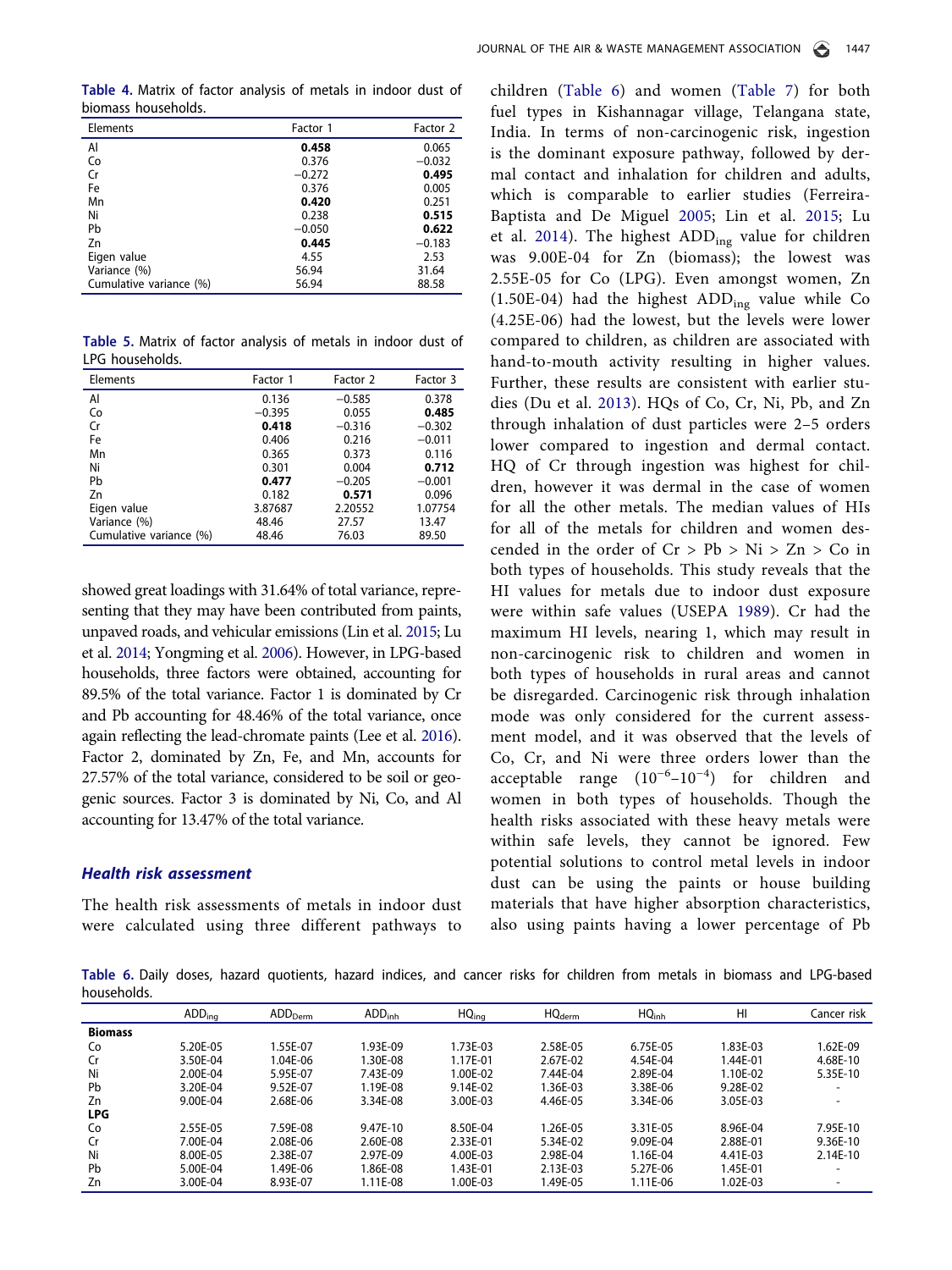|                | ADD <sub>ina</sub> | ADD <sub>Derm</sub> | ADD <sub>inh</sub> | HQ <sub>ina</sub> | HQ <sub>derm</sub> | HQ <sub>inh</sub> | H <sub>l</sub> | Cancer risk              |
|----------------|--------------------|---------------------|--------------------|-------------------|--------------------|-------------------|----------------|--------------------------|
| <b>Biomass</b> |                    |                     |                    |                   |                    |                   |                |                          |
| Co             | 8.67F-06           | 5.81E-07            | 1.02F-09           | 2.89F-04          | 9.68F-05           | 3.57E-05          | 4.21F-04       | 3.43E-09                 |
| Cr             | 5.83E-05           | 3.91E-06            | 6.86E-09           | 1.94F-02          | 1.00F-01           | $2.40F - 04$      | 1.20E-01       | 9.88E-10                 |
| Ni             | 3.33E-05           | 2.23E-06            | 3.92E-09           | 1.67F-03          | 2.79F-03           | 1.53F-04          | 4.61E-03       | 1.13E-09                 |
| Pb             | 5.33E-05           | 3.57E-06            | 6.27E-09           | 1.52E-02          | 5.10E-03           | 1.78E-06          | 2.03E-02       |                          |
| Zn             | I.50E-04           | 1.00E-05            | 1.76E-08           | 5.00E-04          | 1.67E-04           | 1.76E-06          | 6.69E-04       | $\overline{\phantom{a}}$ |
| <b>LPG</b>     |                    |                     |                    |                   |                    |                   |                |                          |
| Co             | 4.25F-06           | 2.85F-07            | $5.00F - 10$       | $1.42F - 04$      | 4.75F-05           | 1.75F-05          | 2.07F-04       | 1.68E-09                 |
| Cr             | 1.17F-04           | 7.82F-06            | 1.37F-08           | 3.89E-02          | 2.00F-01           | 4.80E-04          | 2.40E-01       | 1.98F-09                 |
| Ni             | I.33E-05           | 8.93E-07            | 1.57E-09           | 6.67E-04          | 1.12E-03           | 6.10E-05          | 1.84E-03       | 4.52E-10                 |
| Pb             | 8.33E-05           | 5.58E-06            | 9.80E-09           | 2.38E-02          | 7.98E-03           | 2.79E-06          | 3.18E-02       |                          |
| Zn             | 5.00E-05           | 3.35E-06            | 5.88E-09           | 1.67E-04          | 5.58E-05           | 5.88E-07          | 2.23E-04       | $\overline{\phantom{0}}$ |

Table 7. Daily doses, hazard quotients, hazard indices, and cancer risks for women from metals in biomass and LPG-based households.

and Cr apart from regular cleaning of re-suspended dust in indoor areas.

The present study provides the latest geographical evidence of chemical and morphological characterization of indoor dust particles in households using biomass and LPG-based fuel and the associated health risk assessment in a sub-tropical rural site in Telangana, India. Nevertheless, further research is essential from various regions across the country for more heavy metal analysis and factors impacting their levels. One of the major limitations of the present study is the analysis of few metals and that it took place only during winter. Moreover, the measurements were carried out in living area locations; future studies can include soil and road dust as well as kitchens and bedrooms to provide more comprehensive analysis of dust compositions in varied environments.

## Conclusion

Indoor dust samples in rural households relying on biomass and LPG fuels in Kishannagar village, Telangana state, India, were analyzed for Al, Fe, Mn, Zn, Cr, Pb, Ni, and Co levels, morphological characteristics, source contribution, and estimation of health risks associated with heavy metals for women and young children. It was observed that there is a significant difference in mean concentrations of Al, Co, Cr, Fe, Zn, and Ni based on fuel type. The EF values showed that in both types of households Pb was contaminated indoor dust. Pearson's correlation and PCA analysis revealed that the biomass households were dominated by Al, Fe, and Mn from crustal sources and laterite-rich soils, and Zn from biomass burning deposits. On the other hand, LPG households were dominated by Cr and Pb from paints, and Co and Ni from unpaved roads, stainless steel utensils, and metal objects. SEM-EDX morphological analysis helped in differentiating source contributions from biomass and LPG households. The health risks associated with these heavy metals to women and children were investigated

using the EPA health risk model (USEPA 1996). The values from the model indicated that both noncarcinogenic and carcinogenic risks were within the safe levels for both subjects. Thus, the present study provides the latest geographical evidence of chemical and morphological characteristics of indoor dust particles for varied fuels in a rural site in Telangana, India. The present study revealed that there is an urgent need for indoor air quality (IAQ) regulations; for instance, for leaded paints (Pb-Cr) and cooking chulhas. Further, there is a need to bring awareness of government schemes such as Pradhan Mantri Ujwala Yojana (PMUY) sponsored by the government of India; these are significant as they help in the transition from biomass to LPG and thus reduce risk.

## Acknowledgments

The authors thank the China Section of the Air & Waste Management Association for the generous scholarship they received to cover the cost of page charges, and make the publication of this paper possible. The authors also thank the people of Kishan Nagar village for being very cooperative during the monitoring campaign. They also express their sincere thanks to the Sophisticated Analytical Instruments Facility (SAIF), Indian Institute of Technology Madras, Chennai, India, for their support of this study.

## Disclosure statement

No potential conflict of interest was reported by the authors.

## Funding

This work was supported by the Indian Institute of Technology Madras.

## About the authors

Deepthi Yaparla is a Ph.D. scholar in the Department of Civil Engineering, Environmental and Water Resources Engineering Division, Indian Institute of Technology Madras, Chennai, India.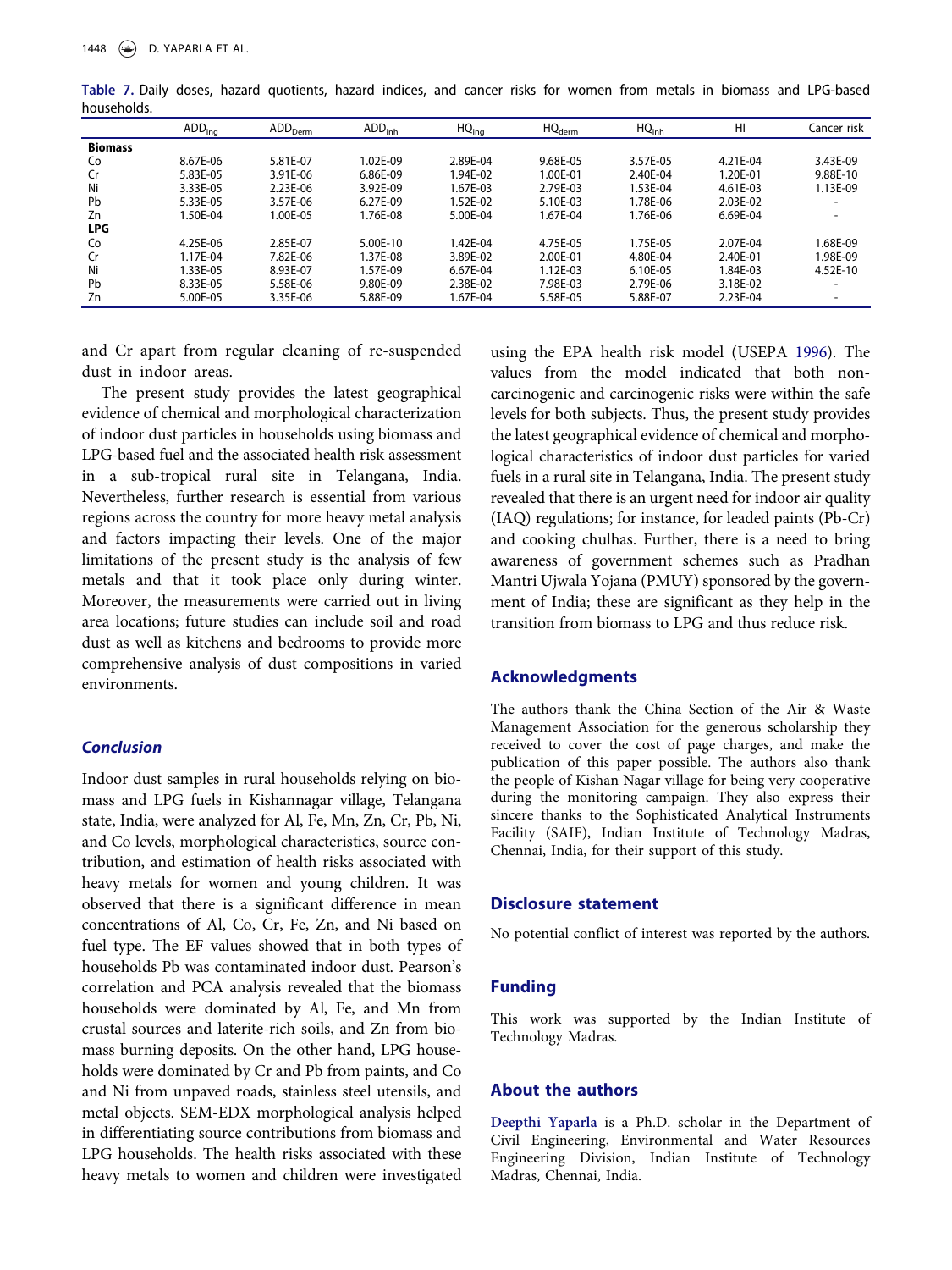S.M. Shiva Nagendra is a professor in the Department of Civil Engineering, Environmental and Water Resources Engineering Division, Indian Institute of Technology Madras, Chennai, India.

Sathyanarayana N. Gummadi is a professor in the Department of Biotechnology, Indian Institute of Technology Madras, Chennai, India.

## **ORCID**

Deepthi Yaparla **b** http://orcid.org/0000-0002-7779-8829

## **References**

- Adimalla, N., H. Qian, and H. Wang. 2019. Assessment of heavy metal (HM) contamination in agricultural soil lands in northern Telangana, India: An approach of spatial distribution and multivariate statistical analysis. Environ. Monit. Assess. 191 (4):246.
- Agarwal, N., S. M. Nagendra, A. E. Peter, and D. Yaparla. 2019. Microanalysis of the floor dust particles in the classrooms of tropical urban environment. J. Inst. Eng. (India) Ser. A  $(2019):1-12.$
- Akhter, M. S., and I. M. Madany. 1993. Heavy metals in street and house dust in Bahrain. Water Air Soil Pollut. 66 (1–- 2):111–19. doi:10.1007/BF00477063.
- ASTM, C. 2006. Standard practice for making and curing concrete test specimens in the laboratory. Annu. Book ASTM Stand. 4.
- ASTM, D. 1993. 5379-93, test method for shear properties of composite materials by the V-notched beam method. Philadelphia, PA: American Society for Testing and Materials.
- Brown, R. S., J. R. Millette, and M. D. Mount. 1995. Application of scanning electron microscopy for pollution particle source determination in residential dust and soil. Scanning 17 (5):302–05. doi:10.1002/sca.4950170506.
- Cao, J. J., J. C. Chow, J. G. Watson, F. Wu, Y. M. Han, Z. D. Jin, … Z. S. An. 2008. Size-differentiated source profiles for fugitive dust in the Chinese Loess Plateau. Atmos. Environ. 42 (10):2261–75. doi:10.1016/j.atmosenv.2007.12.041.
- Cao, S., X. Duan, X. Zhao, Y. Chen, B. Wang, C. Sun, … F. Wei. 2016. Health risks of children's cumulative and aggregative exposure to metals and metalloids in a typical urban environment in China. Chemosphere 147:404–11. doi:10.1016/j.chemosphere.2015.12.134.
- Census of India. 2011. Census info India 2011: Houses, household amenities and assets, (Version2.0). Accessed March 28, 2016. http://www.devinfolive.info/censusinfo dashboard/website/index.php/pages/kitchen\_fuelused/ total/Households/IND
- Chattopadhyay, G., K. C. P. Lin, and A. J. Feitz. 2003. Household dust metal levels in the Sydney metropolitan area. Environ. Res. 93 (3):301–07. doi:10.1016/s0013- 9351(03)00058-6.
- Chen, H., X. Lu, and L. Y. Li. 2014. Spatial distribution and risk assessment of metals in dust based on samples from nursery and primary schools of Xi'an, China. Atmos. Environ. 88:172–82. doi:10.1016/j.atmosenv.2014.01.054.
- Cheng, Z., L. J. Chen, H. H. Li, J. Q. Lin, Z. B. Yang, Y. X. Yang, … X. M. Zhu. 2018. Characteristics and health risk assessment of heavy metals exposure via household dust from urban area in Chengdu, China. Sci. Total Environ. 619:621–29. doi:10.1016/j.scitotenv.2017.11.144.
- Du, Y., B. Gao, H. Zhou, X. Ju, H. Hao, and S. Yin. 2013. Health risk assessment of heavy metals in road dusts in urban parks of Beijing, China. Procedia Environ. Sci. 18:299–309. doi:10.1016/j.proenv.2013.04.039.
- Ferreira-Baptista, L., and E. De Miguel. 2005. Geochemistry and risk assessment of street dust in Luanda, Angola: A tropical urban environment. Atmos. Environ. 39 (25):4501–12. doi:10.1016/j.atmosenv.2005.03.026.
- Figueroa, D., M. De la O-Villanueva, and M. L. De la Parra. 2007. Heavy metal distribution in dust from elementary schools in Hermosillo, Sonora, México. Atmos. Environ. 41 (2):276–88. doi:10.1016/j.atmosenv.2006.08.034.
- Han, Y., J. Cao, and E. S. Posmentier. 2006. Multivariate analysis of heavy metal contamination in urban dusts of Xi'an, Central China. Sci. Total Environ. 355 (1–3):176–86. doi:10.1016/j.scitotenv.2005.02.026.
- Harinarayan, C. V., M. F. Holick, U. V. Prasad, P. S. Vani, and G. Himabindu. 2013. Vitamin D status and sun exposure in India. Dermato-endocrinology 5 (1):130-41. doi:10.4161/derm.23873.
- Hassanvand, M. S., K. Naddafi, S. Faridi, R. Nabizadeh, M. H. Sowlat, F. Momeniha, … S. Niazi. 2015. Characterization of PAHs and metals in indoor/outdoor PM10/PM2. 5/PM1 in a retirement home and a school dormitory. Sci. Total Environ. 527:100–10. doi:10.1016/j. scitotenv.2015.05.001.
- Holmes, K. K., Jr, J. H. Shirai, K. Y. Richter, and J. C. Kissel. 1999. Field measurement of dermal soil loadings in occupational and recreational activities. Environ. Res. 80 (2):148–57. doi:10.1006/enrs.1998.3891.
- Huang, M., W. Wang, C. Y. Chan, K. C. Cheung, Y. B. Man, X. Wang, and M. H. Wong. 2014. Contamination and risk assessment (based on bioaccessibility via ingestion and inhalation) of metal (loid) s in outdoor and indoor particles from urban centers of Guangzhou, China. Sci. Total Environ. 479:117–24. doi:10.1016/j.scitotenv.2014.01.115.
- Hunt, A., D. L. Johnson, J. M. Watt, and I. Thornton. 1992. Characterizing the sources of particulate lead in house dust by automated scanning electron microscopy. Environ. Sci. Technol. 26 (8):1513–23. doi:10.1021/es00032a003.
- ICMR. 2009. Nutrient requirements and recommended dietary allowances for Indians. A Report of the Expert Group of the Indian Council of Medical Research. National Institute of Nutrition, Hyderabad, India.
- Jianhua, Q. I., L. Xianguo, F. Lijuan, and Z. Manping. 2006. Characterization of dust and non-dust aerosols with SEM/EDX. J. Ocean Univ. China 5 (1):85. doi:10.1007/BF02919381.
- Kang, Y., H. S. Wang, K. C. Cheung, and M. H. Wong. 2011. Polybrominated diphenyl ethers (PBDEs) in indoor dust and human hair. Atmos. Environ. 45 (14):2386–93. doi:10.1016/j.atmosenv.2011.02.019.
- Kelepertzis, E., A. Argyraki, F. Botsou, E. Aidona, Á. Szabó, and C. Szabó. 2019. Tracking the occurrence of anthropogenic magnetic particles and potentially toxic elements (PTEs) in house dust using magnetic and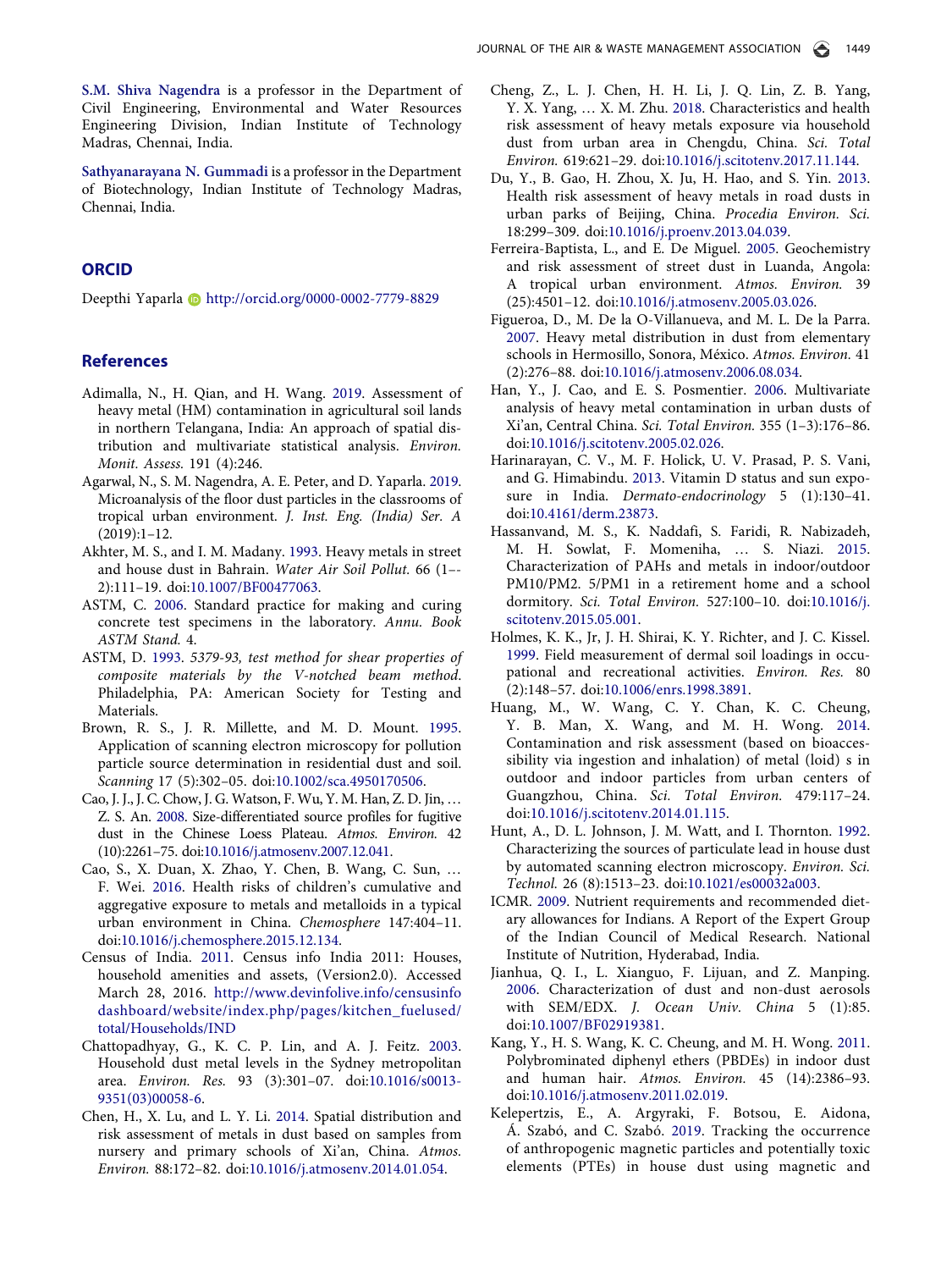geochemical analyses. Environ. Pollut. 245:909–20. doi:10.1016/j.envpol.2018.11.072.

- Khadilkar, V. V., A. V. Khadilkar, P. Choudhury, K. N. Agarwal, D. Ugra, and N. K. Shah. 2007. IAP growth monitoring guidelines for children from birth to 18 years. Indian Pediatr. 44 (3):187–97.
- Kissel, J. C., K. Y. Richter, and R. A. Fenske. 1996. Field measurement of dermal soil loading attributable to various activities: Implications for exposure assessment. Risk Anal. 16 (1):115–25.
- Kolluru, S. S. R., A. K. Patra, and P. Kumar. 2019. Determinants of commuter exposure to PM2. 5 and CO during long-haul journeys on national highways in India. Atmos. Pollut. Res. 10:1031–41. doi:10.1016/j.apr.2019.01.012.
- Kumar, A., and C. C. Scott. 2009. Lead loadings in household dust in Delhi, India. Indoor Air 19 (5):414–20. doi:10.1111/ j.1600-0668.2009.00605.x.
- Kurt-Karakus, P. B. 2012. Determination of heavy metals in indoor dust from Istanbul, Turkey: Estimation of the health risk. Environ. Int. 50:47–55. doi:10.1016/j. envint.2012.09.011.
- Lee, P. K., S. Yu, H. J. Chang, H. Y. Cho, M. J. Kang, and B. G. Chae. 2016. Lead chromate detected as a source of atmospheric Pb and Cr (VI) pollution. Sci. Rep. 6:36088. doi:10.1038/srep36088.
- Li, Y., Y. Yu, Z. Yang, Z. Shen, X. Wang, and Y. Cai. 2016. A comparison of metal distribution in surface dust and soil among super city, town, and rural area. *Environ*. Sci. Pollut. Res. 23 (8):7849–60. doi:10.1007/s11356-015-5911- 7.
- Lim, S. S., T. Vos, A. D. Flaxman, G. Danaei, K. Shibuya, H. Adair-Rohani, … M. Aryee. 2012. A comparative risk assessment of burden of disease and injury attributable to 67 risk factors and risk factor clusters in 21 regions, 1990–2010: A systematic analysis for the global burden of disease study 2010. lancet 380 (9859):2224–60. doi:10.1016/ S0140-6736(12)61766-8.
- Lin, Y., F. Fang, F. Wang, and M. Xu. 2015. Pollution distribution and health risk assessment of heavy metals in indoor dust in Anhui rural, China. Environ. Monit. Assess. 187 (9):565. doi:10.1007/s10661-015-4763-4.
- Lioy, P. J., and M. Gochfeld. 2002. Lessons learned on environmental, occupational, and residential exposures from the attack on the World Trade Center. Am. J. Ind. Med. 42 (6):560–65. doi:10.1002/ajim.10160.
- Liu, E., T. Yan, G. Birch, and Y. Zhu. 2014. Pollution and health risk of potentially toxic metals in urban road dust in Nanjing, a mega-city of China. Sci. Total Environ. 476:522–31. doi:10.1016/j.scitotenv.2014.01.055.
- Lu, X., X. Zhang, L. Y. Li, and H. Chen. 2014. Assessment of metals pollution and health risk in dust from nursery schools in Xi'an, China. Environ. Res. 128:27–34. doi:10.1016/j.envres.2013.11.007.
- Madany, I. M., M. Salim Akhter, and O. A. Al Jowder. 1994. The correlations between heavy metals in residential indoor dust and outdoor street dust in Bahrain. Environ. Int. 20 (4):483–492.
- Masto, R. E., J. George, T. K. Rout, and L. C. Ram. 2017. Multi element exposure risk from soil and dust in a coal industrial area. J. Geochem. Explor. 176:100–07. doi:10.1016/j.gexplo.2015.12.009.
- OSWER, 2001 andUSEPA. 2001. Supplemental guidance for developing soil screening levels for superfund sites. Peer Rev. Draft 9355:4–24.
- Pachauri, T., V. Singla, A. Satsangi, A. Lakhani, and K. M. Kumari. 2013. SEM-EDX characterization of individual coarse particles in Agra, India. Aerosol Air Qual. Res. 13 (2):523–36. doi:10.4209/aaqr.2012.04.0095.
- Pathak, A. K., S. Yadav, P. Kumar, and R. Kumar. 2013. Source apportionment and spatial–Temporal variations in the metal content of surface dust collected from an industrial area adjoining Delhi, India. Sci. Total Environ. 443:662–72. doi:10.1016/j.scitotenv.2012.11.030.
- Purushotham, D., M. A. Lone, M. Rashid, A. N. Rao, and S. Ahmed. 2012. Deciphering heavy metal contamination zones in soils of a granitic terrain of southern India using factor analysis and GIS. J. Earth Syst. Sci. 121 (4):1059–70. doi:10.1007/s12040-012-0209-3.
- Rasmussen, P. E., K. S. Subramanian, and B. J. Jessiman. 2001. A multi-element profile of house dust in relation to exterior dust and soils in the city of Ottawa, Canada. Sci. Total Environ. 267 (1–3):125–40. doi:10.1016/s0048- 9697(00)00775-0.
- Rasmussen, P. E., S. Beauchemin, M. Chénier, C. Levesque, L. C. MacLean, L. Marro, … H. D. Gardner. 2011. Canadian house dust study: Lead bioaccessibility and speciation. Environ. Sci. Technol. 45 (11):4959–65. doi:10.1021/es104056m.
- Salam, A., M. Hasan, B. A. Begum, M. Begum, and S. K. Biswas. 2013. Chemical characterization of biomass burning deposits from cooking stoves in Bangladesh. Biomass Bioenergy 52:122–30. doi:10.1016/j.biombioe.2013.03.010.
- Samiksha, S., R. S. Raman, J. Nirmalkar, S. Kumar, and R. Sirvaiya. 2017. P $M_{10}$  and P $M_{2.5}$  chemical source profiles with optical attenuation and health risk indicators of paved and unpaved road dust in Bhopal, India. Environ. Pollut. 222:477–85. doi:10.1016/j.envpol.2016.11.067.
- Taylor, S. R. 1964. Abundance of chemical elements in the continental crust: A new table. Geochim. Cosmochim. Acta 28 (8):1273–85. doi:10.1016/0016-7037(64)90129-2.
- Taylor, S. R., and S. M. McLennan. 1995. The geochemical evolution of the continental crust. Rev. Geophys. 33 (2):241–65. doi:10.1029/95RG00262.
- Turner, A., and L. Simmonds. 2006. Elemental concentrations and metal bioaccessibility in UK household dust. Sci. Total Environ. 371 (1–3):74–81. doi:10.1016/j.scitotenv.2006.08.011.
- USEPA. 1989. U.S. Environmental Protection Agency. Interim procedures for estimating risks associated with exposures to mixtures of chlorinated dibenzo-p-dioxins and dibenzofurans (CDDs and CDFs) and 1989 update. EPA/625/3-89/016. U.S. Environmental Protection Agency, Washington, DC.
- USEPA. 1996. Soil screening guidance technical background document, office of solid waste and emergency response. EPA/540/R-95/128.
- USEPA. 2011. Exposure Factors Handbook 2011 Edition (Final). U.S. Environmental Protection Agency, Washington, DC.
- Wang, W., M. J. Huang, Y. Kang, H. S. Wang, A. O. Leung, K. C. Cheung, and M. H. Wong. 2011. Polycyclic aromatic hydrocarbons (PAHs) in urban surface dust of Guangzhou, China: Status, sources and human health risk assessment. Sci. Total Environ. 409 (21):4519–27. doi:10.1016/j.scitotenv.2011.07.030.